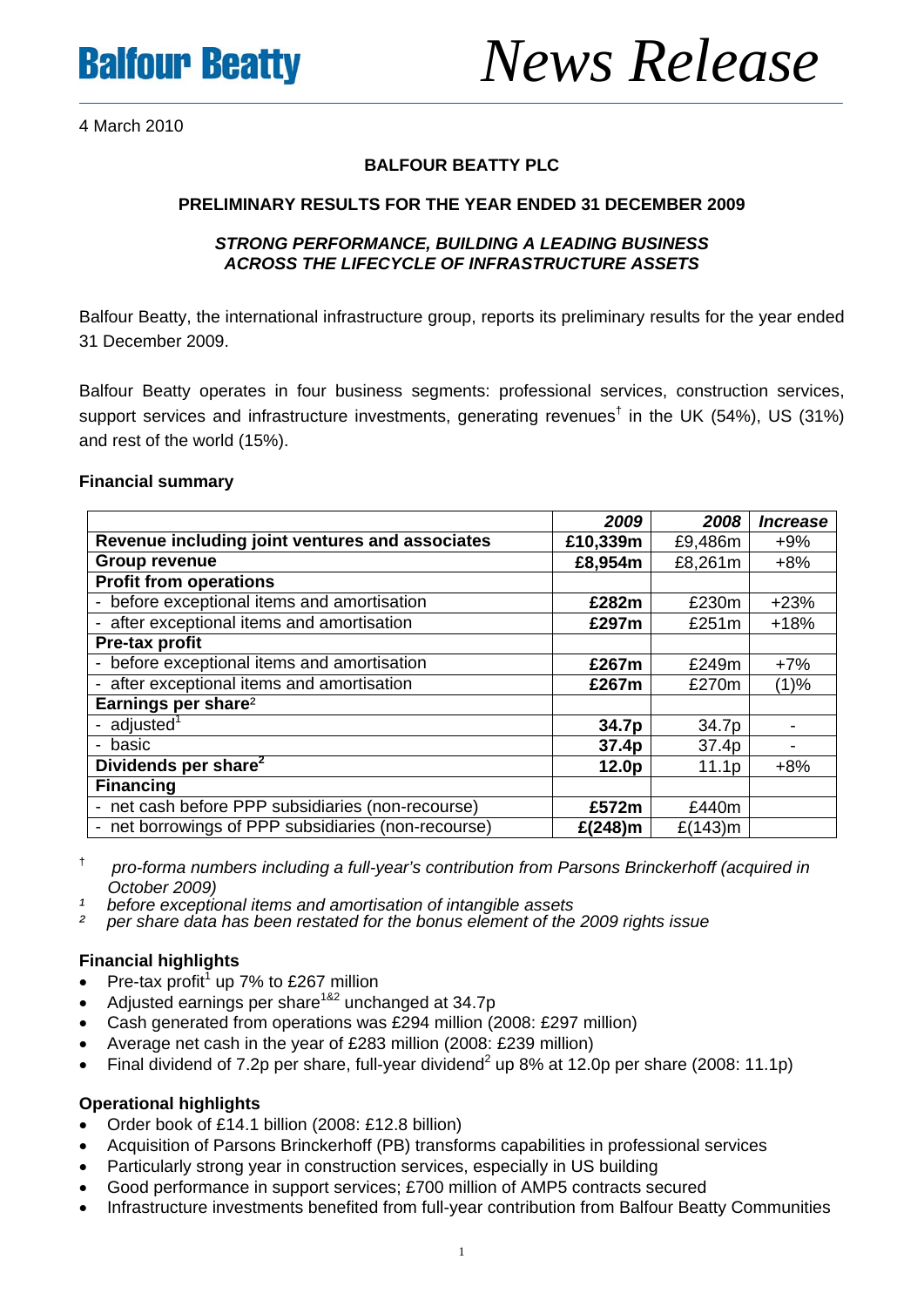*"Our business has continued to perform well and finished the year with a strong order book of £14.1 billion.* 

*The acquisition of Parsons Brinckerhoff, one of the world's leading professional services companies for infrastructure markets, realised a number of the Group's long-term strategic objectives. We have created a high-quality business operating across the infrastructure lifecycle, which is uniquely placed in major markets to benefit from the long-term growth in investment in infrastructure.* 

*There is substantial additional value in the combination of our capabilities for major customers. Increasingly, major infrastructure owners need an integrated capability from their trusted suppliers, resulting in less interface risk and greater certainty of delivery.* 

*The breadth of our portfolio means our business is resilient. In spite of economic uncertainty, we remain confident about the prospects for the Group."* 

*Ian Tyler, Chief Executive*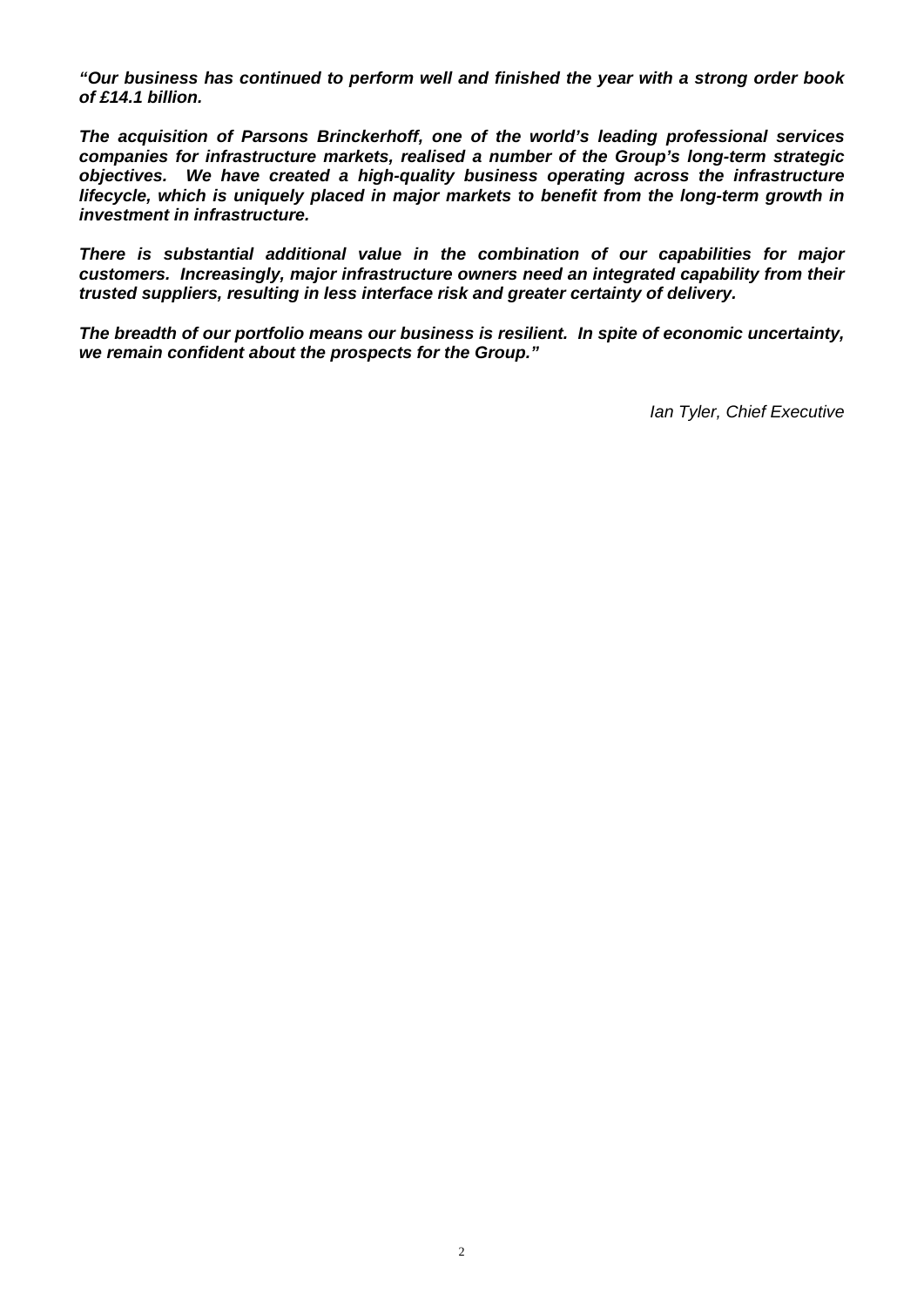# **BALFOUR BEATTY PLC PRELIMINARY RESULTS FOR THE YEAR ENDED 31 DECEMBER 2009**

# **OVERVIEW**

Balfour Beatty now comprises an integrated portfolio of substantial businesses operating in four related market segments – professional services, construction services, support services and infrastructure investments – with significant capabilities in each part of the lifecycle of infrastructure assets, from conception, funding, programme management and design to construction, systems integration, operation and maintenance.

There is substantial additional value in the combination of our capabilities for major customers. Increasingly, major infrastructure owners need an integrated capability from their trusted suppliers, resulting in less interface risk and greater certainty of delivery.

Balfour Beatty had another good year in 2009, benefiting from continued expenditure in infrastructure markets. A strong focus on effective and efficient delivery for customers helped us to achieve a pre-tax profit of £267 million (before exceptional items and amortisation), a 7% increase on the previous year.

The order book was £14.1 billion at the period end, which gives us good forward visibility.

The acquisition of Parsons Brinckerhoff (PB) realised a number of the Group's long-term strategic objectives. PB is a high-quality business specialising in the programme and project management of large, complex infrastructure developments. We now have a leading presence in the professional services market, which has been one of our key strategic goals for some time.

Through this combination of businesses, and the diversity of our geographic and end-user markets, we have created a model for long-term success, which has the balance and resilience to counter the economic uncertainties that remain in some of our markets and the Group is well-positioned to take advantage of growth as it occurs.

In addition, having created this operating platform across the infrastructure lifecycle, there is the opportunity to drive further cost efficiencies across the Group.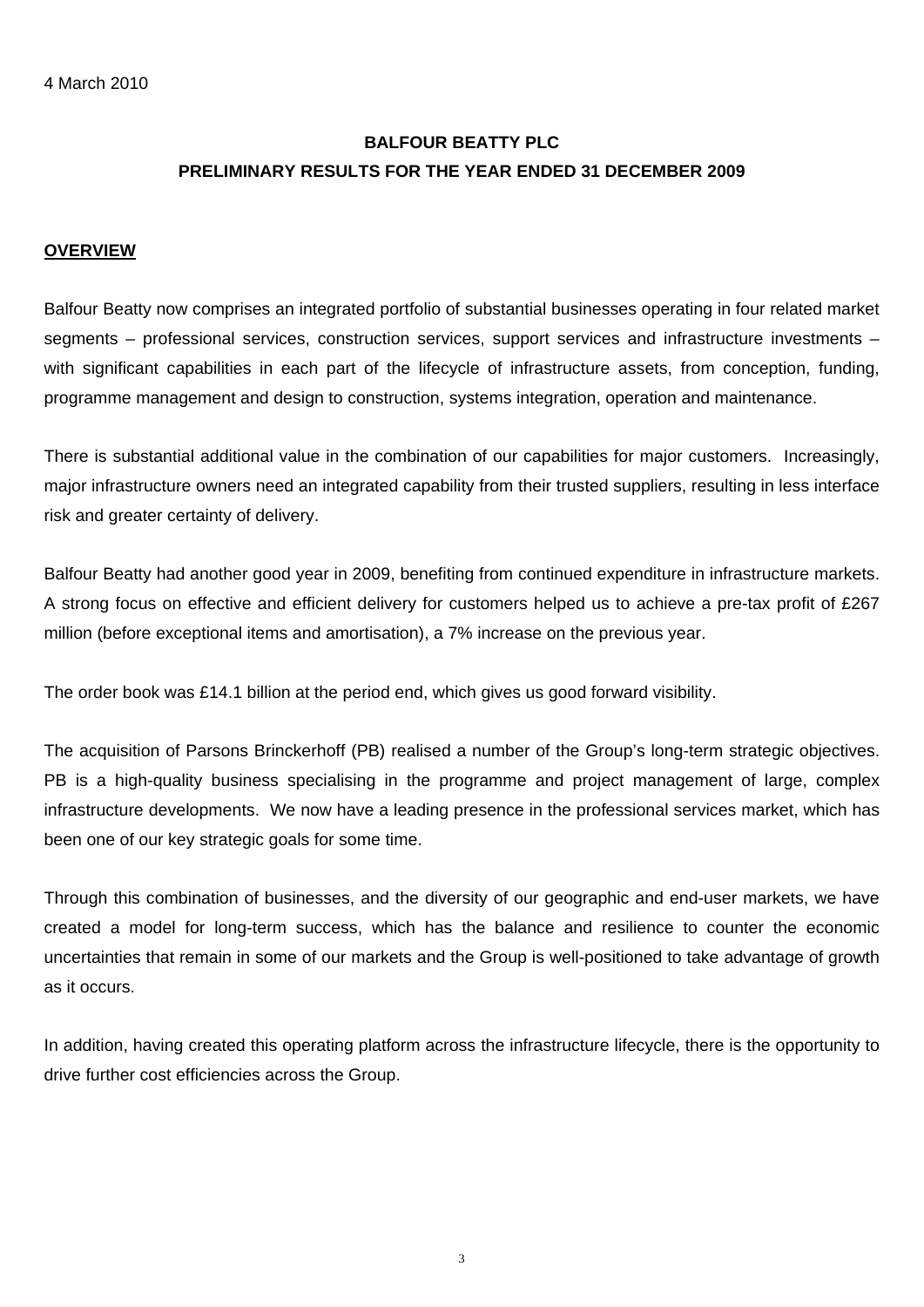# **NEW SEGMENTATION**

To reflect our business model, and as announced in the trading update on 15 January 2010, we are now reporting the business in four segments: professional services, construction services, support services and infrastructure investments.

*Professional services* comprises Parsons Brinckerhoff and Balfour Beatty's professional services businesses.

*Construction services* comprises the Group's construction activities across building, civil engineering and rail sectors.

*Support services* comprises the Group's utilities, facilities management, rail renewals and road management businesses.

**Infrastructure investments** promotes and invests in privately funded infrastructure assets and is the investment business as previously reported.

# **FINANCIAL RESULTS**

Revenue including joint ventures and associates was up 9% at £10,339 million (2008: £9,486 million), or up 3% at constant currency\*. This included the benefit of acquisitions, without which there was an underlying decline of approximately 4%.

Profit from operations<sup>1</sup> increased by 23% to £282 million (2008: £230 million), or by 14% at constant currency\*. Excluding the impact of acquisitions and at constant currency\*, profit from operations<sup>1</sup> increased by 10%.

Pre-tax profit<sup>1</sup> was up 7% at £267 million (2008: £249 million).

Adjusted earnings per ordinary share<sup>1&2</sup> were unchanged at 34.7p (2008: 34.7p), due principally to the impact of the rights issue in October 2009. Basic earnings per ordinary share were 37.4p (2008: 37.4p).

The Board has recommended a final dividend of 7.2p per share in respect of 2009, giving a full-year dividend<sup>2</sup> of 12.0p per share, up 8% on last year (2008: 11.1p).

Cash flow performance in the year was again strong with cash generated from operations of £294 million (2008: £297 million). The acquisition of Parsons Brinckerhoff was substantially funded through a rights issue, which raised a net £352 million.

Average net cash in the year was strong at £283 million (2008: £239 million). Year-end net cash stood at £572 million (2008: £440 million), before taking account of the consolidation of £248 million of non-recourse net debt held in PPP subsidiaries (2008: £143 million).

4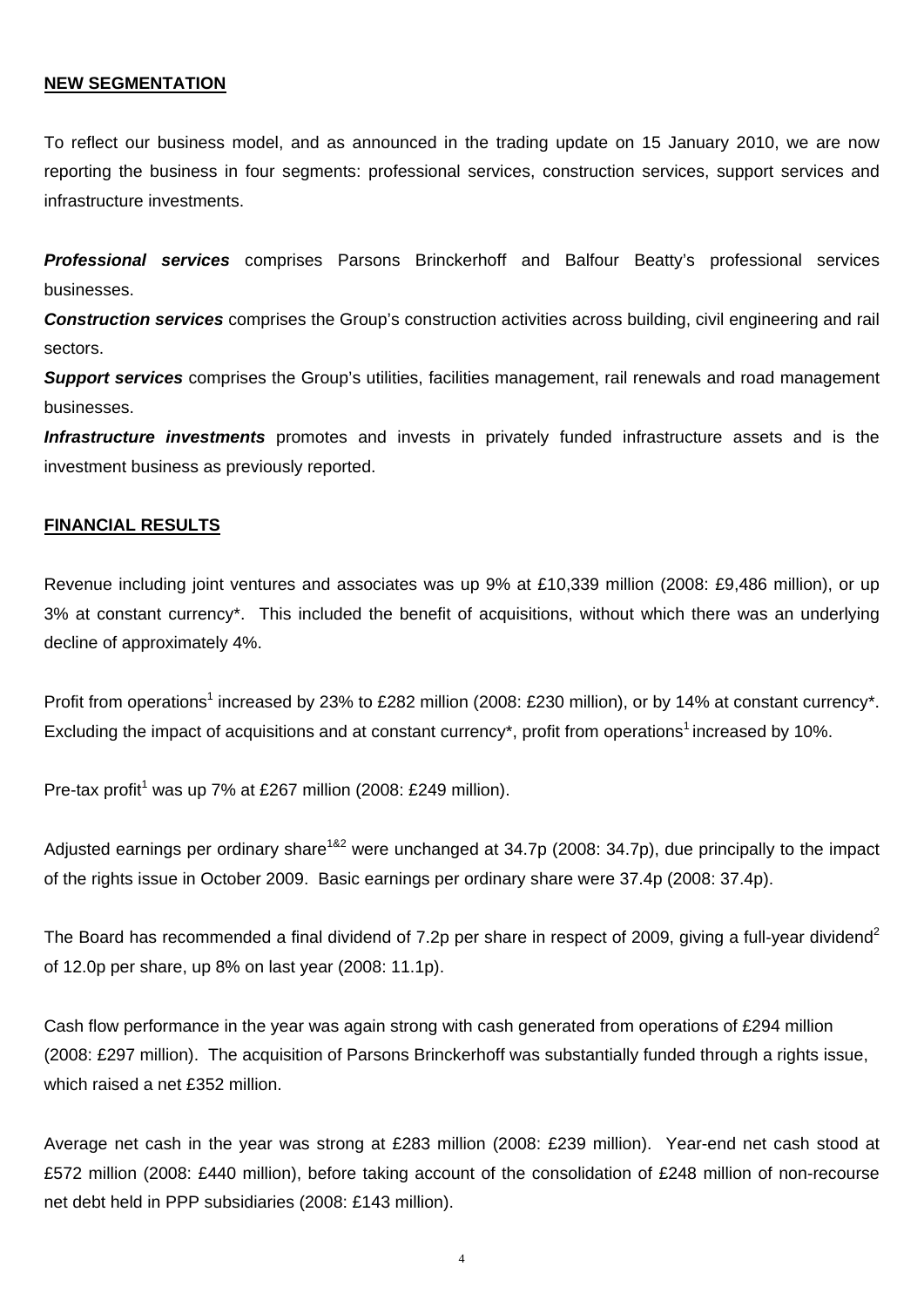As described at the time of the acquisition of PB, there will be cash outflows in the first year due to a number of factors, including additional tax charges, the unwinding of certain working capital positions and project settlement costs and the exceptional transaction and integration costs.

The year-end order book stood at £14.1 billion, an increase of 10% on December 2008 (£12.8 billion), or up 15% at constant currency\*. This included £1.4 billion from acquisitions, so the underlying increase was 3%.

Information about the Group's principal risks and uncertainties and related party transactions is included in Notes 18 and 19 respectively of the condensed Group financial statements.

\* *Movements at constant currency are derived by restating the 2008 figures at the exchange rate applied for the comparable 2009 figures.*

# **OPERATIONAL PERFORMANCE**

# **Professional services**

Through the acquisition of Parsons Brinckerhoff, the Group is now one of the world's leading companies in professional services for infrastructure markets.

Profit from operations in professional services, before exceptional items and amortisation, reduced by £1 million to £13 million (2008: £14 million). The result was impacted, as anticipated, by the seasonal nature of PB's profit profile. PB's results have been consolidated into the Group's results from 27 October 2009, the date on which the acquisition was completed.

Balfour Beatty's professional services businesses performed well in the year. In the US, Heery had another good year, with revenue and profit increasing. In the UK, Balfour Beatty Management also performed well, with the King's Cross Northern Ticket Hall opening at the end of 2009.

The integration of PB into the Group is proceeding well. The first phase was completed by bringing Balfour Beatty's existing professional services capabilities under the overall management of PB and the Group is now focusing on capitalising on the significant opportunities to integrate professional services with the rest of its businesses.

As a result of the acquisition of PB, the order book in professional services increased by £1.0 billion to £1.4 billion at the year end (2008: £0.4 billion).

The outlook for PB remains consistent with that at the time of the acquisition. We anticipate that the professional services segment will account for approximately one quarter of the Group's profit from operations in 2010.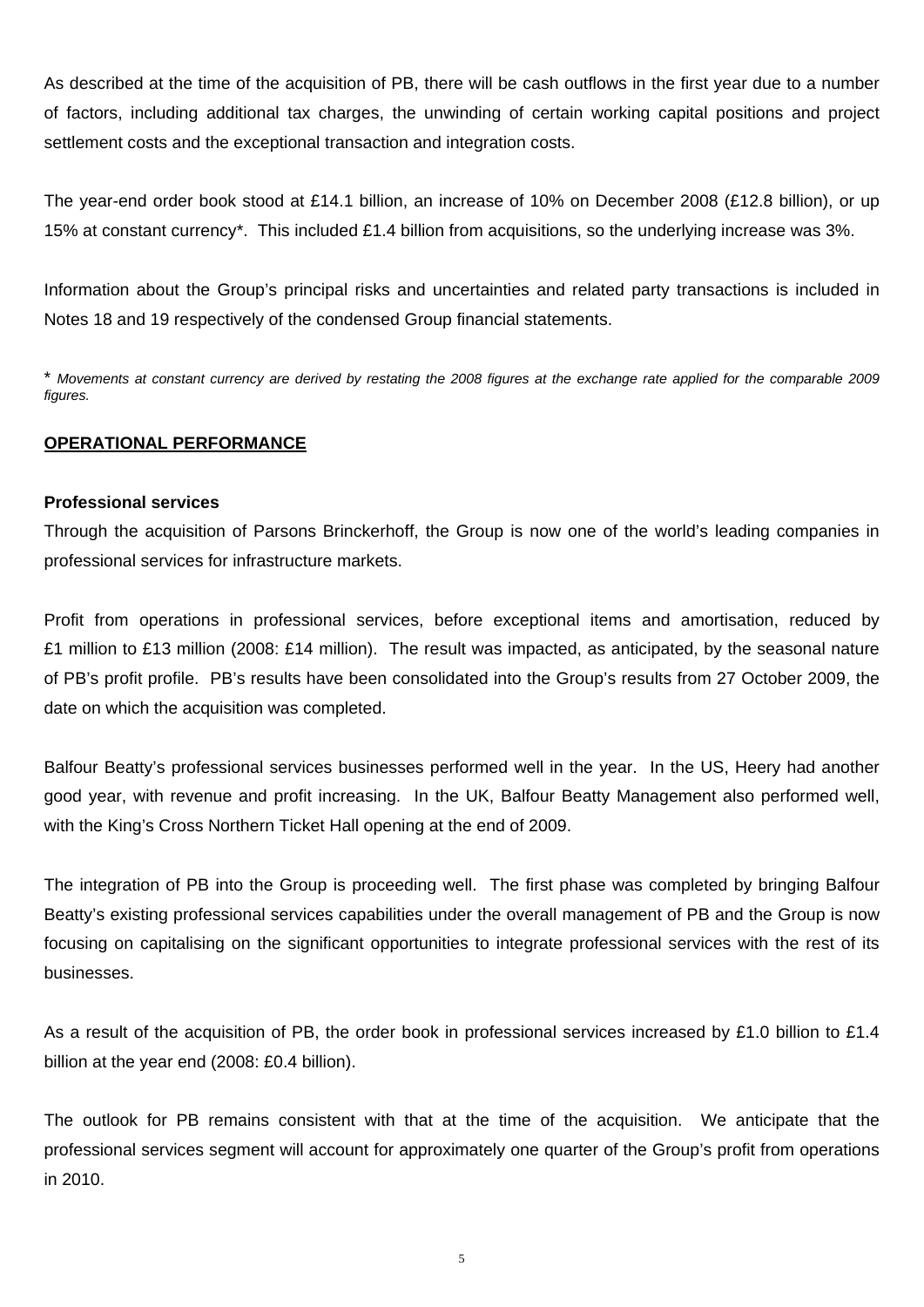# **Construction services**

Balfour Beatty is a leading provider of construction services in the UK, US, South-East Asia and the Middle East.

Profit from operations in construction services, before exceptional items and amortisation, rose by 24% to £207 million (2008: £167 million), or 14% at constant currency\*.

This was a particularly strong year with good performances from the building businesses, especially in the US.

There was a good overall performance in UK building, in a difficult market, with good contract wins in the education sector, partially offset by a reduced volume of work in the regional building business.

There were also strong performances in the UK major and regional civil engineering businesses, with good progress on a number of major road projects including the M25. This strong performance was partially offset by a reduction in the Group's smaller ground engineering business.

The Group's businesses have reacted quickly to reduce costs where volumes have reduced. In addition, we will continue to seek broader procurement and cost savings through our operating companies working together more closely.

Balfour Beatty Construction in the US performed strongly in 2009 and while the business has been working through the order book, there were encouraging contract wins in Texas, Georgia and the Carolinas at the end of the year. Performance in US infrastructure was steady.

There was a strong performance in Hong Kong, with a number of contract wins resulting in Gammon's order book increasing 10% year-on-year. The acquisition of PB gives us further exposure to Asia, as well as Australia.

In the Middle East, performance was steady. The market for new construction work in Dubai remains difficult, while payments for completed building work remain slow. The Group continued to win building services work elsewhere across the region.

The rail businesses, which operate in the UK, continental Europe and other selected international markets, were affected by reduced volumes in the UK and Germany at the beginning of the year. After a slow start, the order book position in Germany and Sweden improved by the end of 2009.

The order book in construction services reduced by 14% to £8.2 billion during the period, an 8% reduction at constant currency\*.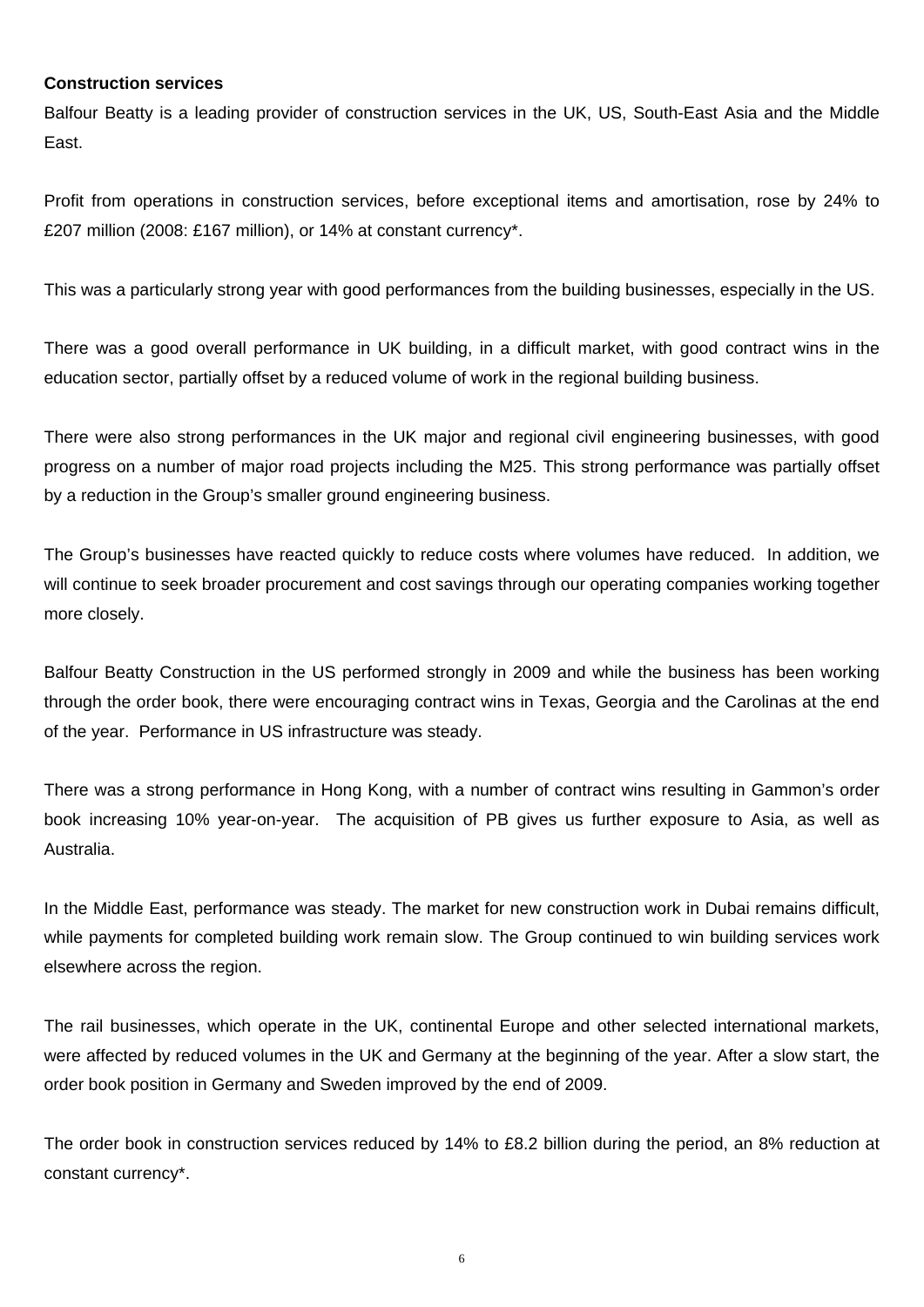While current economic conditions create uncertainty in some of our construction services markets, the Group's broad range of customers and geographies provides resilience. Although we expect civil infrastructure to strengthen, this will be offset by reductions in our building business, so that overall a similar level of performance is anticipated in 2010.

# **Support services**

Balfour Beatty is a leading provider of support services operating in the water and power, building and outsourced services, and transport (highways management/rail renewals) sectors.

Profit from operations in support services, before exceptional items and amortisation, rose by 6% to £55 million (2008: £52 million).

In the utilities markets, overall performance was as expected. In the water sector, there was a fall in revenue on contracts in the last year of the AMP4 cycle, as had been the case in previous AMP cycles. New AMP5 capital programme contracts, totalling some £700 million, were won in 2009, with customers including United Utilities and Anglian Water. The contracts commence in April 2010 and efficiency levels will improve through the life of the AMP5 cycle.

The overseas power transmission business also produced a good performance. Work to support the delivery of National Grid's electricity transmission capital investment programme in New England in the US, through a joint venture with MJ Electric, and in the UK, through the Eastern alliance, progressed well.

There was another strong year in facilities management and business support outsourcing, with organic growth and the successful expansion of the range of services for customers. This business is investing in a national operations centre in 2010, which will be focused on increasing the operational efficiencies of existing and future contracts.

A major seven-year facilities management contract, worth in excess of £100 million, was secured with QinetiQ and further work was won with the Metropolitan Police Authority, Royal Mail and the BBC.

There was a good performance in highways management, including the start of operation and maintenance services on the M25 in September 2009, and in rail renewals.

Underpinned by a good forward order book, which increased by 55% to £4.5 billion during the year, we expect to achieve a similar level of performance in support services in 2010.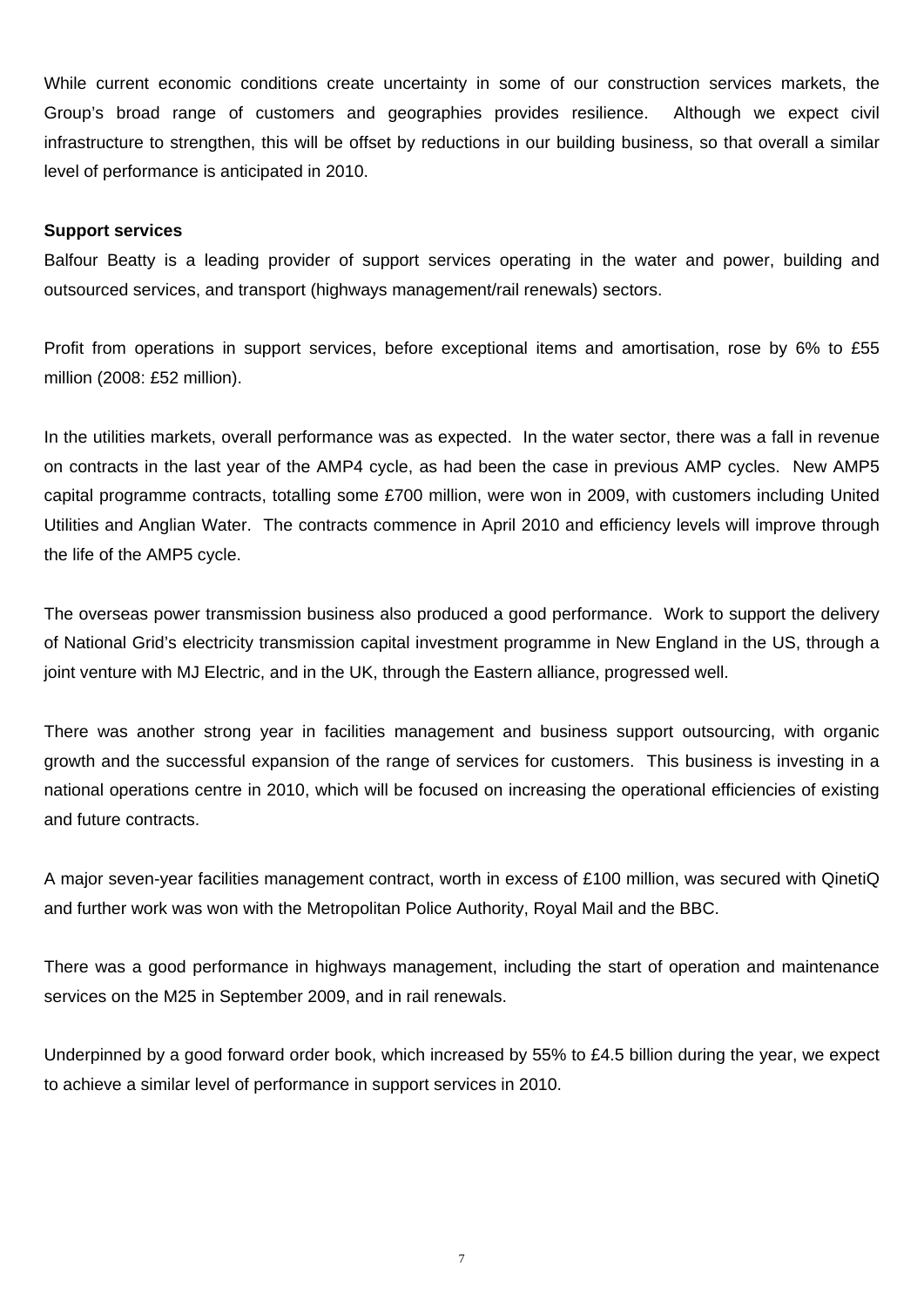# **Infrastructure investments**

The Group's PPP concession and non-PPP investment portfolio has grown both organically and through acquisition to become a very significant part of the Group's business and a major driver of shareholder value.

Profit from operations in infrastructure investments, before exceptional items and amortisation, increased by 35% to £42 million (2008: £31 million), or by 27% at constant currency\*.

There was good underlying concession performance in the UK and a full-year contribution from Balfour Beatty Communities in the US.

Acquired in April 2008, Balfour Beatty Communities produces a reliable, long-term profit and cash flow stream from a high-quality portfolio of PPP military housing concessions and continues to perform well.

Four schemes at preferred bidder status reached financial close during 2009: the £170 million Fife General Hospital PPP scheme; the £200 million Southwark Schools for the Future programme; the £6.2 billion PPP project for the design, build, finance and operate (DBFO) contract for the M25 motorway, as part of the Connect Plus consortium; and the £176 million Carlisle Northern Development Route PPP concession. In January 2010, the £450 million Blackburn with Darwen and Bolton BSF programme reached financial close.

Barking Power, which owns and operates a 1,000MW gas-fired power station in east London, performed strongly. Thirty percent of Barking Power's electricity output is sold in the open market and benefited from favourable rates in 2009. Performance in 2010 will be dependent both on the market price for electricity and the new contractual arrangements that will replace the existing 15-year gas and electricity contracts which come to an end in September 2010.

There was a reduction in passenger numbers at Exeter International Airport and Blackpool International Airport, the impact of which was largely offset by cost savings, an improvement in passenger yields and increases in non-aeronautical revenues.

In total, at 31 December 2009, the Group had committed equity and subordinated debt of £524 million across 50 PPP concessions, including two at preferred bidder status.

The long-term nature of the Group's PPP concessions, both in the UK and US, provides strong visibility of earnings. Using a single discount rate of 8% nominal post-shareholder tax, the Directors' valuation of the Group's PPP portfolio was £610 million as at 31 December 2009 (2008: £556 million).

There is a healthy pipeline of UK projects, particularly in the education sector, to be bid in 2010.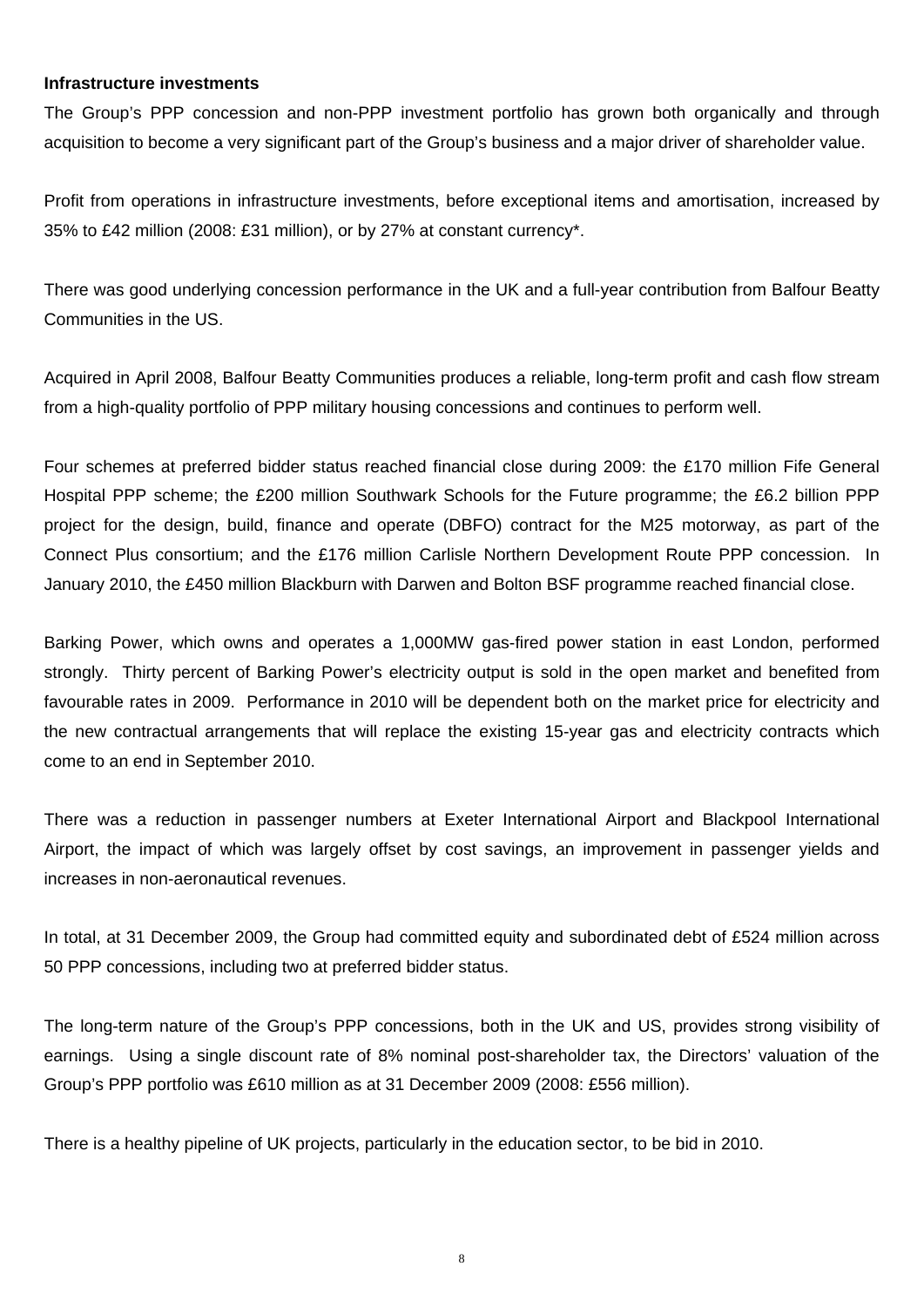There are further business development opportunities within the US military accommodation PPP market, primarily with the US Air Force, and management is also focusing on taking that core PPP expertise into new markets in the US such as renewable energy, education and social infrastructure (hospitals, courthouses and student housing).

Given the uncertainty from the renewal of Barking Power's contracts, a modest decline in Balfour Beatty Communities' contracted fees in 2010 and increased bid costs, we anticipate 2010 being significantly behind 2009 in reported profits.

# **EXCEPTIONAL ITEMS**

Exceptional items of £46 million (2008: £33 million) after tax were credited to profit for the year.

The most significant items were a £100 million gain from a reduction in past service pension liabilities, £16 million of acquisition-related expenses mainly due to the acquisition of Parsons Brinckerhoff, £12 million of costs relating to post-acquisition integration and £15 million of costs associated with currency option contracts entered into to limit the cash downside from net investment hedging.

# **OTHER FINANCIAL INFORMATION**

Cash flow performance in the year was again strong, with cash generated from operations of £294 million (2008: £297 million) compared with profit from operations of £297 million (2008: £251 million). As anticipated, the maturing of balance sheet hedges and the premium paid to mitigate downside risk on these hedges resulted in a net post-tax cash outflow of £53 million on settlement.

Investment income, net of finance costs and before exceptional items, reduced from £19 million in 2008 to a net interest cost of £15 million in 2009 principally due to a reduction in the net return on pension scheme assets and liabilities. The Directors expect a further increase in the net interest cost in 2010, as a result of an anticipated increased pension net interest cost of approximately £8 million.

The Group's balance sheet as at 31 December 2009 includes aggregate pension deficits of £586 million (2008: £261 million), which is virtually unchanged from the position at 27 June 2009. The Group recorded net actuarial losses in the year on those funds, totalling £350 million (2008: £62 million), with the effects of the lower discount rates applied to the funds' liabilities only partly countered by better than expected returns on the assets held by the funds.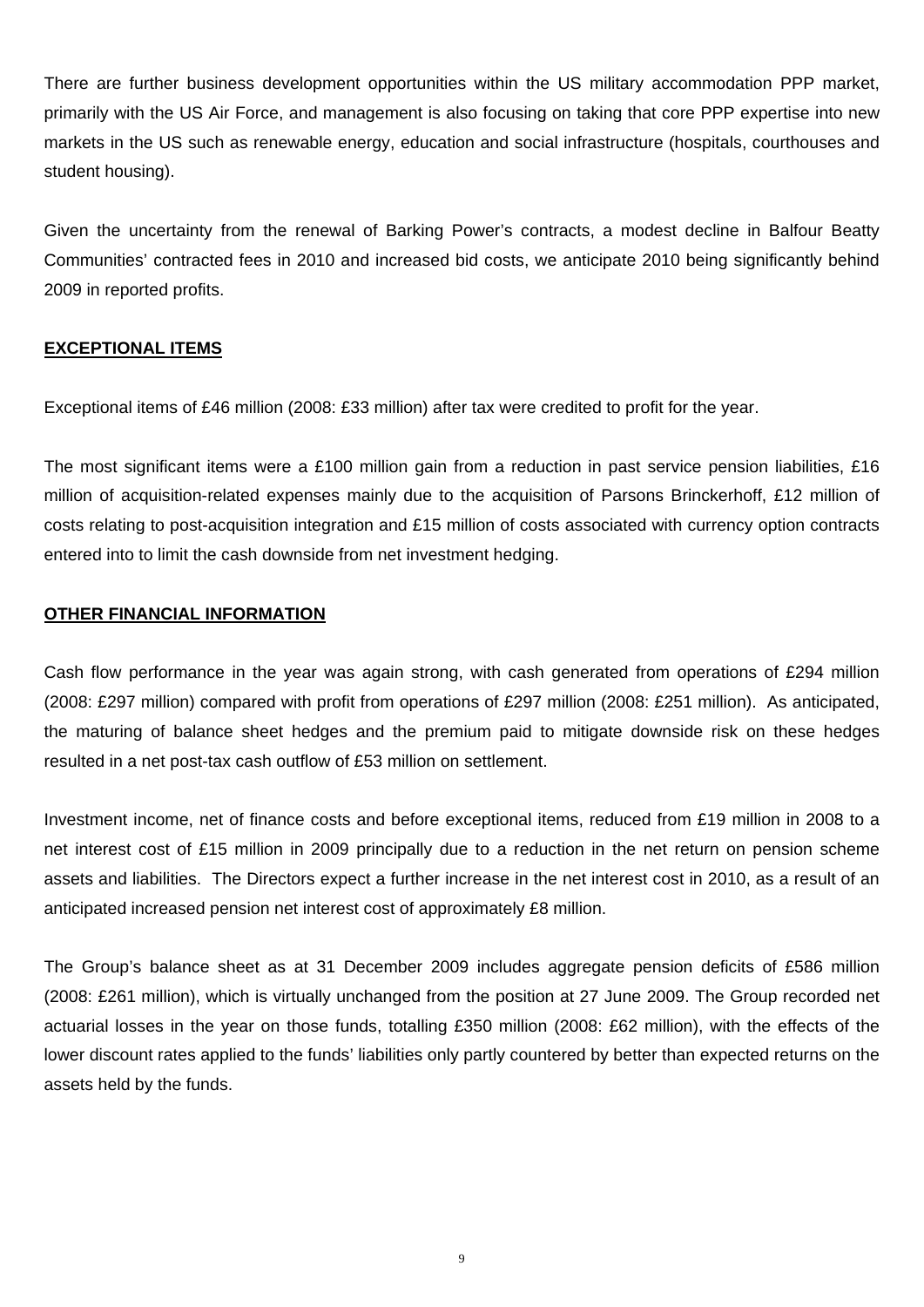During the year the Group wrote to certain groups of in-service defined benefit members of the Balfour Beatty Pension Fund informing them of measures to limit their pensionable pay so that any salary increase from 1 January 2011 will not increase their defined benefit pensions. This resulted in a reduction in retirement benefit obligations of £114 million, of which £100 million was shown as a pre-tax exceptional credit, and £14 million was included as a change in actuarial assumptions and therefore was reflected through the Group statement of comprehensive income.

The effective tax rate in 2009 was 37.5% (2008: 38.1%). The benefit of lower UK tax rates has been offset by an increase in the proportion of profits from higher tax countries, notably the US.

# **THE BOARD**

Andrew McNaughton was appointed Chief Operating Officer and joined the Board on 1 January 2009.

Graham Roberts joined the Board as a non-executive Director on 1 January 2009 and became chairman of the Audit Committee on 5 March 2009. Graham is finance director of The British Land Company PLC and has brought valuable financial and commercial experience.

Iain Ferguson was appointed as a non-executive Director on 1 January 2010. His extensive international operational experience and his strategic insight, latterly in his capacity as chief executive of Tate & Lyle PLC, will make a significant contribution in the coming years.

In August 2009, we announced that Stephen Howard was standing down as a non-executive Director from the Board, having contributed to the Company's success over the three years of his tenure.

# **SAFETY**

Significant attention to safety underpins our licence to operate and our reputation as an employer in local communities. Our Zero Harm programme has been designed to eliminate the risk of harm by 2012, to achieve zero deaths, zero injuries to members of the public and zero permanently disabling injuries among all our people and all those who come into contact with our business activities. In 2009, the Accident Frequency Rate was reduced from 0.20 to 0.17, the seventh successive year of improvement.

# **OUTLOOK**

Our business has continued to perform well and finished the year with a strong order book of £14.1 billion.

We have created a high-quality business operating across the infrastructure lifecycle, which is uniquely placed in major markets to benefit from the long-term growth in investment in infrastructure.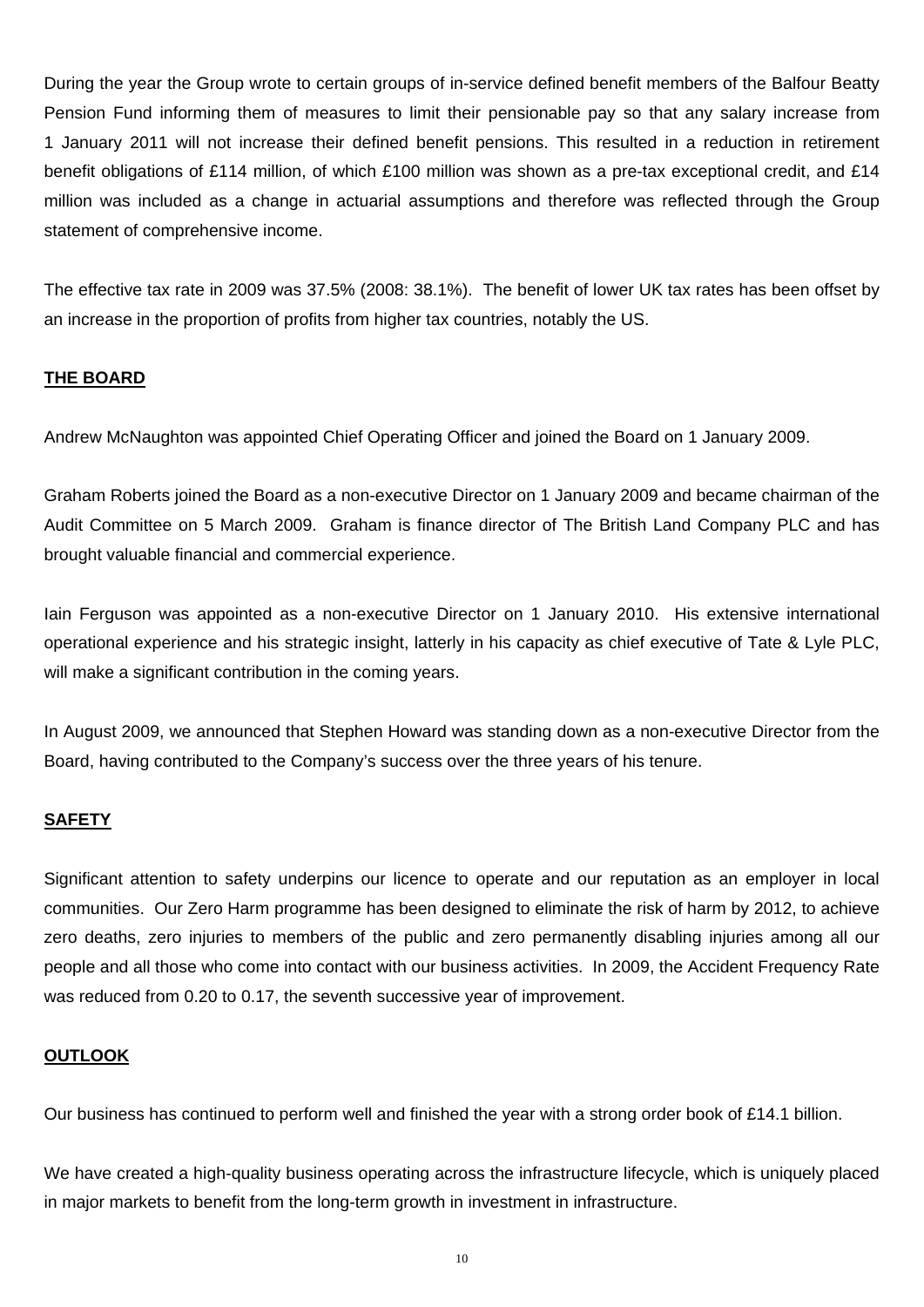The breadth of our portfolio, enhanced by the acquisition of Parsons Brinckerhoff, means our business is resilient. In spite of economic uncertainty, we remain confident about the prospects for the Group.

ENDS

# **Enquiries:**

**Balfour Beatty** 

Ian Tyler, Chief Executive Duncan Magrath, Finance Director Duncan Murray, Director of Corporate Communications Tel. 020 7216 6800

# **Pelham Bell Pottinger PR**

Andy Cornelius Gavin Davis Tel. 020 7337 1514

\* \* \* \* \* \* \* \*

This document contains forward-looking statements which have been made in good faith based on the information available at the time of its approval. It is believed that the expectations reflected in these statements are reasonable, but they may be affected by a number of risks and uncertainties that are inherent in any forward-looking statement which could cause actual results to differ materially from those currently anticipated.

# **Notes to Editors:**

Balfour Beatty is a world-class infrastructure group operating in professional services, construction services, support services and infrastructure investments.

We work in partnership with our customers principally in the UK, the US, South-East Asia and the Middle East, who value the highest levels of quality, safety and technical expertise.

Our key infrastructure markets include transportation (roads, rail and airports); social infrastructure (education, specialist healthcare, and various types of accommodation); utilities (water, gas and power transmission and generation) and commercial (offices, leisure and retail). We deliver services essential to the development, creation and care of these infrastructure assets including investment, project design, financing and management, engineering and construction, and facilities management services.

Balfour Beatty employs more than 50,000 people around the world.

**High resolution photographs are available to the media free of charge at www.newscast.co.uk (Tel. +44 (0)20 7608 1000).** 

**A presentation to analysts and investors will be made at RBS, 250 Bishopsgate, London EC2M 4AA at 10am for 10.15am.** 

**There will be a live webcast of this presentation on www.balfourbeatty.com and the slides presented will be available on the website from 10.15am.** 

\* \* \* \* \* \* \* \*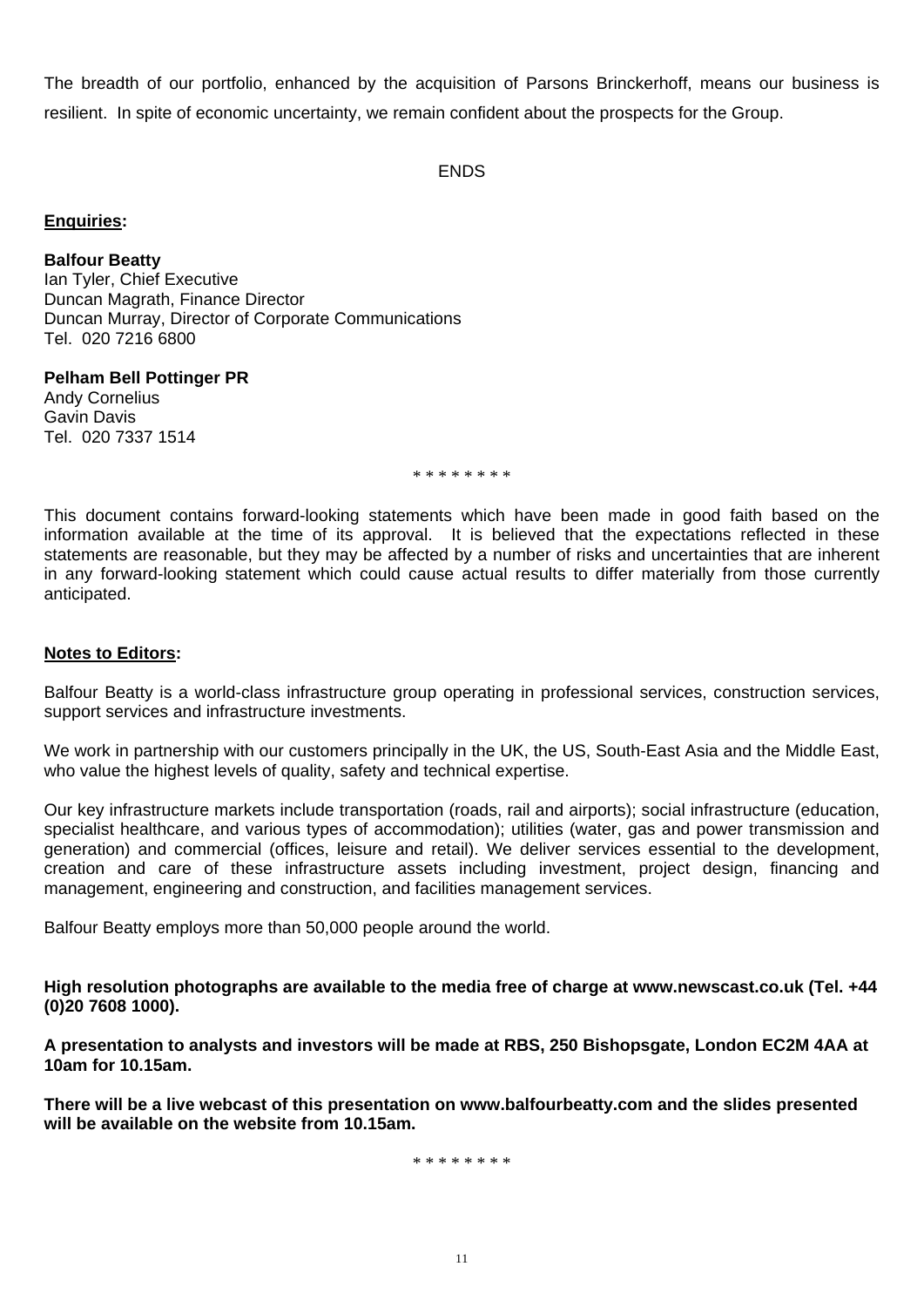The Company's statutory accounts for the year ended 31 December 2009 are expected to be posted to those shareholders who have requested a paper copy on 8 April 2010.

The Annual report and accounts 2009 will be available on the Company's website [www.balfourbeatty.com](http://www.balfourbeatty.com/) from the date this is posted to shareholders. Paper copies of the document will also be available from the Company's registered office from this time.

The Company's AGM is scheduled to be held at Plaisterers' Hall, One London Wall, London EC2Y 5JU at 11am on 12 May 2010.

The Company's statutory accounts for the year ended 31 December 2009 comply with the Disclosure and Transparency Rules of the Financial Services Authority in respect of the requirement to produce an annual financial report. Those financial statements are the responsibility of, and were approved by the Directors, on 3 March 2010.

The responsibility statement below has been prepared in connection with the Company's Annual report and accounts 2009. Certain parts thereof are not included within this announcement.

The Directors confirm that to the best of their knowledge:

- (i) the Company's financial statements for the year ended 31 December 2009, prepared in accordance with IFRS as adopted by the EU, give a true and fair view of the assets, liabilities, financial position and profit or loss of the Company and the undertakings included in the consolidation taken as a whole; and
- (ii) the Business and financial review, which is incorporated into the Directors' report in those financial statements, includes a fair review of the development and performance of the business and the position of the Company and the undertakings included in the consolidation taken as a whole, together with a description of the principal risks and uncertainties they face.

This responsibility statement was approved by the Board of Directors on 3 March 2010 and is signed on its behalf by:

I P Tyler Chief Executive

D J Magrath Finance Director

\* \* \* \* \* \* \*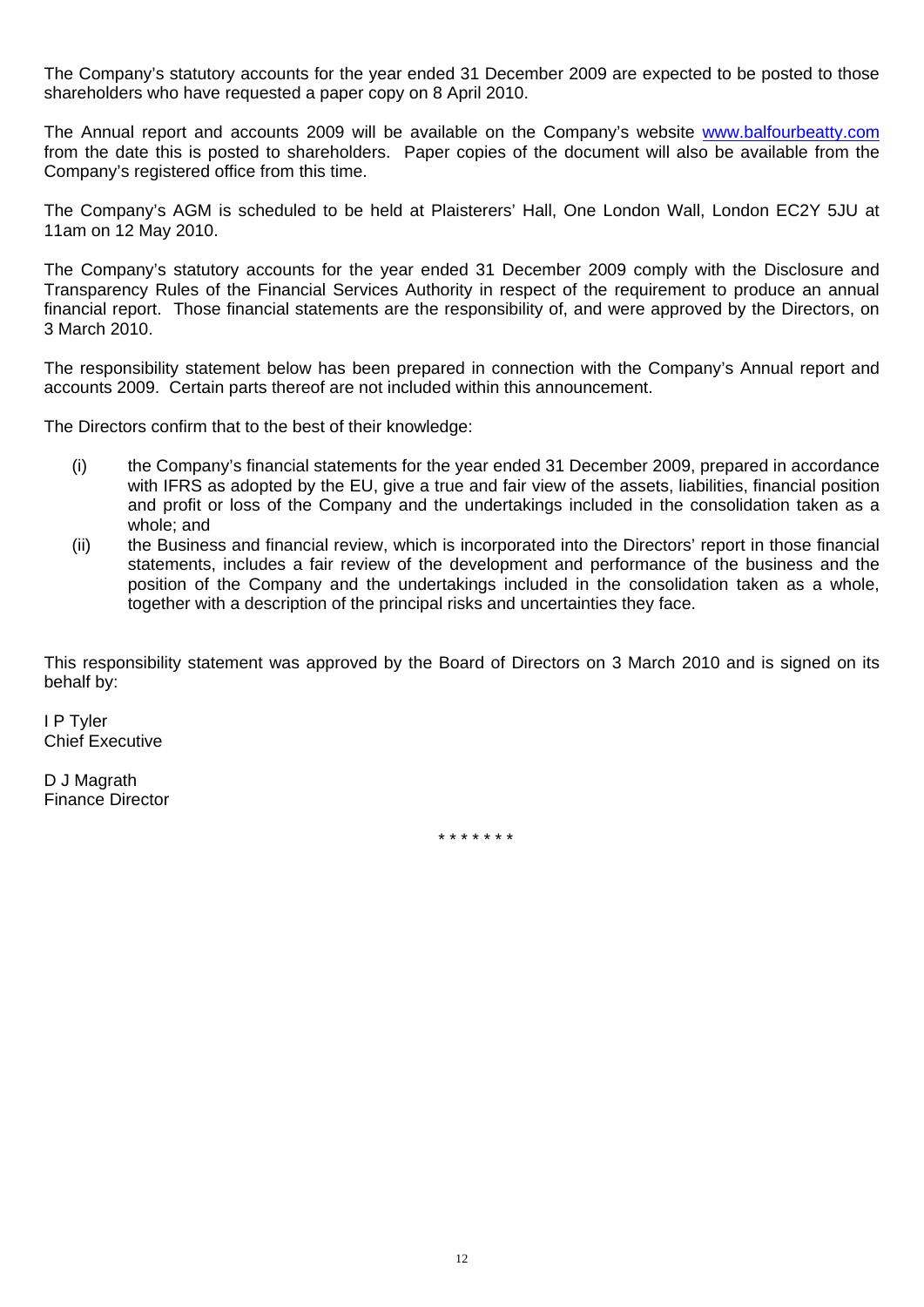# **Group statement of financial performance**

For the year ended 31 December 2009

|                                                          |              | 2009                         |                              |          | 2008                  |                       |         |
|----------------------------------------------------------|--------------|------------------------------|------------------------------|----------|-----------------------|-----------------------|---------|
|                                                          |              | <b>Before</b><br>exceptional | <b>Exceptional</b><br>items* |          | Before<br>exceptional | Exceptional<br>items* |         |
|                                                          | <b>Notes</b> | items*                       | (Note 5)                     | Total    | items*                | (Note 5)              | Total   |
|                                                          |              | £m                           | £m                           | £m       | £m                    | £m                    | £m      |
| Revenue including share of joint ventures and associates |              | 10,339                       | $\blacksquare$               | 10,339   | 9,486                 | $\blacksquare$        | 9,486   |
| Share of revenue of joint ventures and associates        | 12           | (1,385)                      |                              | (1, 385) | (1,225)               |                       | 1,225   |
| Group revenue                                            |              | 8,954                        | $\blacksquare$               | 8,954    | 8,261                 |                       | 8,261   |
| Cost of sales                                            |              | (8, 173)                     | ٠                            | (8, 173) | (7,628)               |                       | (7,628) |
| Gross profit                                             |              | 781                          | $\blacksquare$               | 781      | 633                   |                       | 633     |
| Net operating expenses                                   |              |                              |                              |          |                       |                       |         |
| - amortisation of intangible assets                      |              |                              | (48)                         | (48)     |                       | (27)                  | (27)    |
| - other                                                  |              | (582)                        | 63                           | (519)    | (478)                 | 51                    | (427)   |
| Group operating profit                                   |              | 199                          | 15                           | 214      | 155                   | 24                    | 179     |
| Share of results of joint ventures and associates        | 12           | 83                           |                              | 83       | 75                    | (3)                   | 72      |
| <b>Profit from operations</b>                            |              | 282                          | 15                           | 297      | 230                   | 21                    | 251     |
| Investment income                                        | 3            | 32                           |                              | 32       | 43                    |                       | 43      |
| Finance costs                                            | 4            | (47)                         | (15)                         | (62)     | (24)                  |                       | (24)    |
| <b>Profit before taxation</b>                            |              | 267                          |                              | 267      | 249                   | 21                    | 270     |
| Taxation                                                 | 6            | (69)                         | 15                           | (54)     | (66)                  | (8)                   | (74)    |
| Profit for the year attributable to equity shareholders  |              | 198                          | 15                           | 213      | 183                   | 13                    | 196     |

\* and amortisation of intangible assets (Note 11).

|                                                                 |       | 2009  | 2008  |
|-----------------------------------------------------------------|-------|-------|-------|
|                                                                 | Notes | Pence | Pence |
| Basic earnings per ordinary share <sup>^</sup>                  |       | 37.4  | 37.4  |
| Diluted earnings per ordinary share <sup>^</sup>                |       | 37.3  | 37.2  |
| Dividends per ordinary share proposed for the year <sup>^</sup> |       | 12.0  | 11 '  |

^ Per share numbers have been restated for the bonus element of the 2009 rights issue (Note 7).

## **Group statement of comprehensive income**

| <b>Notes</b><br>2009<br>£m<br>213<br>Profit for the year<br>Other comprehensive (expense)/income for the year<br>Actuarial losses on retirement benefit obligations<br>(350)<br>- PPP financial assets<br>Fair value revaluations<br>(80) | For the year ended 31 December 2009 |
|-------------------------------------------------------------------------------------------------------------------------------------------------------------------------------------------------------------------------------------------|-------------------------------------|
|                                                                                                                                                                                                                                           | 2008                                |
|                                                                                                                                                                                                                                           | £m                                  |
|                                                                                                                                                                                                                                           | 196                                 |
|                                                                                                                                                                                                                                           |                                     |
|                                                                                                                                                                                                                                           | (76)                                |
|                                                                                                                                                                                                                                           | 102                                 |
| - PPP cash flow hedges                                                                                                                                                                                                                    | (107)                               |
| - other cash flow hedges<br>(2)                                                                                                                                                                                                           | (1)                                 |
| Changes in fair value of net investment hedges<br>18                                                                                                                                                                                      | (105)                               |
| (77)<br>Currency translation differences                                                                                                                                                                                                  | 217                                 |
| Tax relating to components of other comprehensive income<br>120                                                                                                                                                                           | 25                                  |
| Total other comprehensive (expense)/income for the year<br>(366)                                                                                                                                                                          | 55                                  |
| 15<br>Total comprehensive (expense)/income for the year attributable to equity shareholders<br>(153)                                                                                                                                      | 251                                 |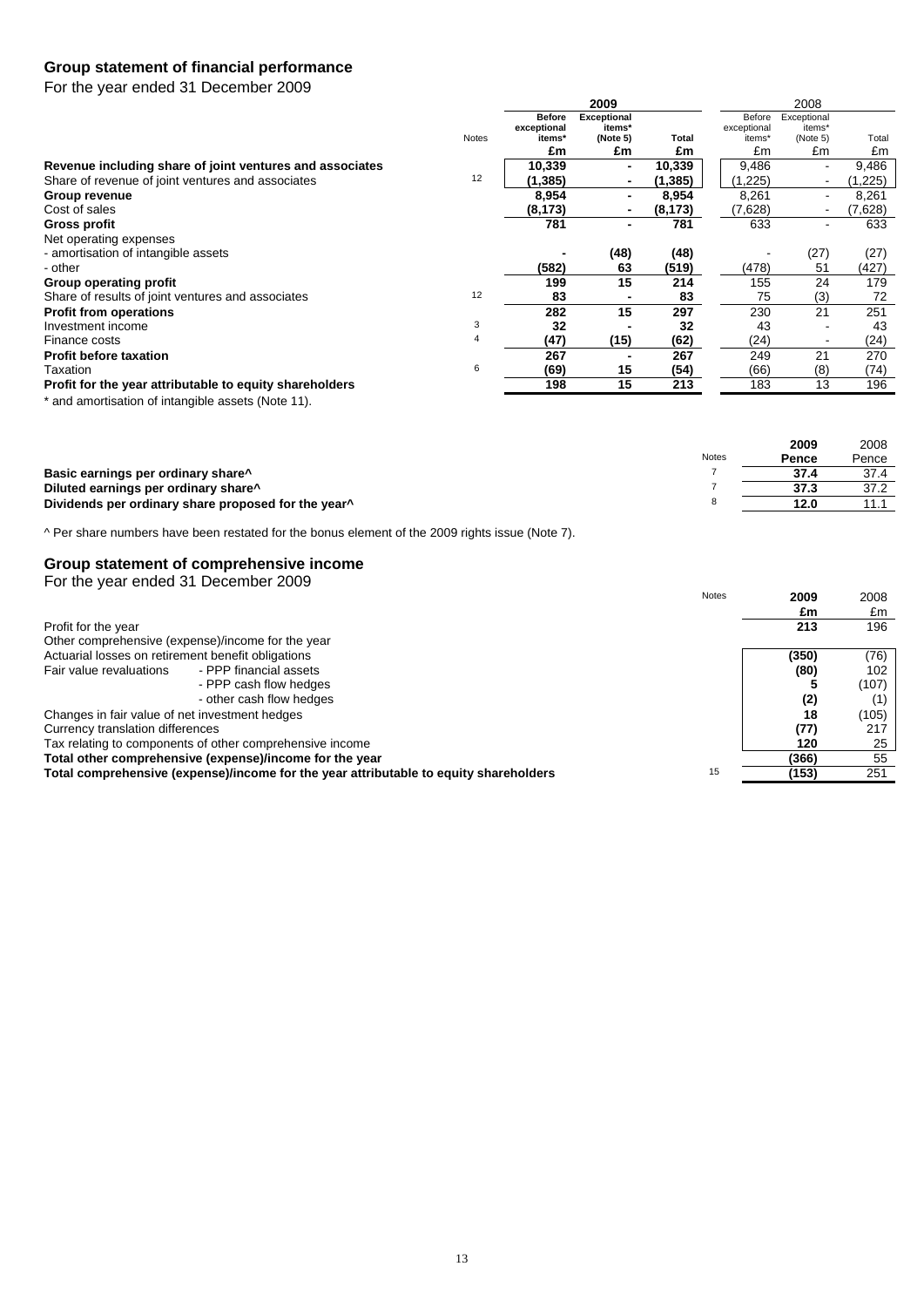# **Group statement of changes in equity**

For the year ended 31 December 2009

|                                              |           |         | Equity        |         | Share of joint |           | (Accumulated |             |       |
|----------------------------------------------|-----------|---------|---------------|---------|----------------|-----------|--------------|-------------|-------|
|                                              | Called-up | Share   | component     |         | ventures' and  | Other     | losses)/     | Non-        |       |
|                                              | share     | premium | of preference | Special | associates'    | reserves  | retained     | controlling |       |
|                                              | capital   | account | shares        | reserve | reserves       | (Note 15) | profits      | interests   | Total |
|                                              | £m        | £m      | £m            | £m      | £m             | £m        | £m           | £m          | £m    |
| At 1 January 2008                            | 216       | 52      | 16            | 164     | 178            | 9         | (152)        |             | 483   |
| Total comprehensive income for the year      |           |         |               |         | 105            | 66        | 79           |             | 251   |
| Ordinary dividends                           |           |         |               |         |                |           | (54)         |             | (54)  |
| Joint ventures' and associates' dividends    |           |         |               |         | (53)           |           | 53           |             |       |
| Issue of ordinary shares                     | 23        |         |               |         |                | 161       |              |             | 186   |
| Movements relating to share-based payments   |           |         |               |         |                |           | (8)          |             | (4)   |
| Non-controlling interests acquired           |           |         |               |         |                |           |              |             | 3     |
| Transfers                                    |           |         |               | (25)    |                | (161)     | 186          |             |       |
| At 31 December 2008                          | 239       | 54      | 16            | 139     | 230            | 79        | 104          | 4           | 865   |
| Total comprehensive income/(expense) for the |           |         |               |         |                |           |              |             |       |
| year                                         |           |         |               |         |                | (41)      | (121)        |             | (153) |
| Ordinary dividends                           |           |         |               |         |                |           | (63)         |             | (63)  |
| Joint ventures' and associates' dividends    |           |         |               |         | (75)           |           | 75           |             |       |
| Issue of ordinary shares                     | 104       |         |               |         |                | 252       |              |             | 359   |
| Rights issue expenses                        |           |         |               |         |                |           | (3)          |             | (3)   |
| Movements relating to share-based payments   |           |         |               |         |                |           |              |             |       |
| Transfers                                    |           |         |               | (107)   |                | (3)       | 110          |             |       |
| At 31 December 2009                          | 343       | 57      | 16            | 32      | 164            | 288       | 102          | 4           | 1,006 |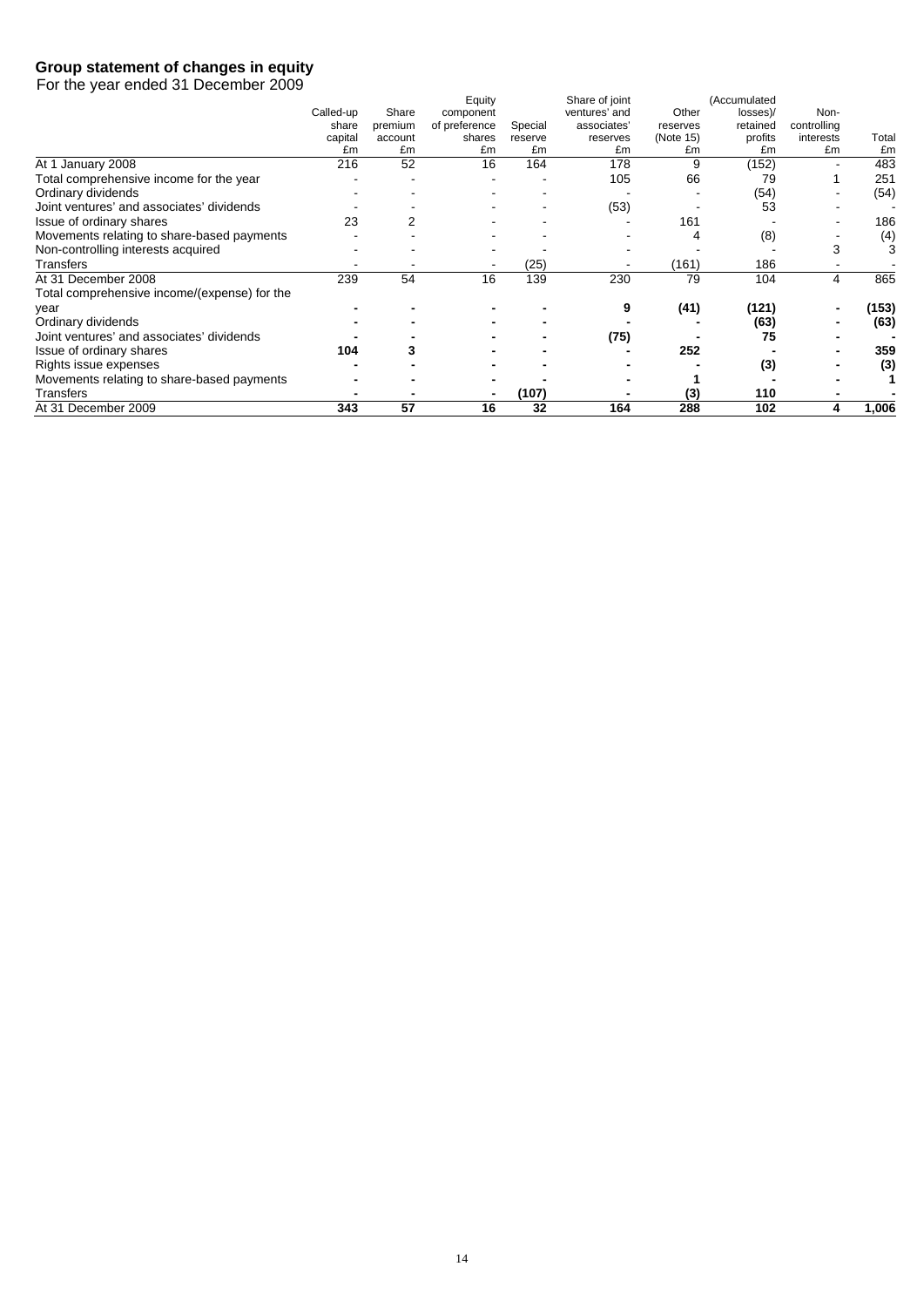## **Group statement of financial position**

At 31 December 2009

|                                                                                  |                                     |              | 2009              | 2008           |
|----------------------------------------------------------------------------------|-------------------------------------|--------------|-------------------|----------------|
|                                                                                  |                                     | <b>Notes</b> | £m                | £m             |
| <b>Non-current assets</b><br>Intangible assets                                   | - goodwill                          | 10           | 1,131             | 975            |
|                                                                                  | - other                             | 11           | 298               | 223            |
| Property, plant and equipment                                                    |                                     |              | 315               | 296            |
| Investments in joint ventures and associates                                     |                                     | 12           | 458               | 469            |
| Investments                                                                      |                                     |              | 83                | 55             |
| PPP financial assets<br>Deferred tax assets                                      |                                     |              | 260<br>183        | 151<br>132     |
| Derivative financial instruments                                                 |                                     |              | 1                 | 3              |
| Trade and other receivables                                                      |                                     |              | 89                | 74             |
|                                                                                  |                                     |              | 2.818             | 2,378          |
|                                                                                  |                                     |              |                   |                |
| <b>Current assets</b><br>Inventories                                             |                                     |              | 100               | 125            |
| Due from customers for contract work                                             |                                     |              | 524               | 383            |
| Derivative financial instruments                                                 |                                     |              |                   | 2              |
| Trade and other receivables                                                      |                                     |              | 1,329             | 1,193          |
| Current tax assets                                                               |                                     |              | 5                 |                |
| Cash and cash equivalents                                                        | - PPP subsidiaries<br>- other       |              | 10<br>608         | 2<br>461       |
|                                                                                  |                                     |              | 2,576             | 2,166          |
| <b>Total assets</b>                                                              |                                     |              | 5,394             | 4,544          |
| <b>Current liabilities</b>                                                       |                                     |              |                   |                |
| Trade and other payables                                                         |                                     |              | (2, 412)          | (2, 168)       |
| Due to customers for contract work                                               |                                     |              | (581)             | (540)          |
| Derivative financial instruments                                                 |                                     |              | (1)               | (66)           |
| Current tax liabilities                                                          | - PPP non-recourse loans            |              | (8)               | (23)           |
| <b>Borrowings</b>                                                                | - other                             |              | (19)<br>(23)      | (12)           |
|                                                                                  |                                     |              | (3,044)           | (2,809)        |
| <b>Non-current liabilities</b>                                                   |                                     |              |                   |                |
| Trade and other payables                                                         |                                     |              | (163)             | (152)          |
| Derivative financial instruments                                                 |                                     |              | (24)              | (40)           |
| <b>Borrowings</b>                                                                | - PPP non-recourse loans<br>- other |              | (239)<br>(13)     | (145)<br>(9)   |
| Deferred tax liabilities                                                         |                                     |              | (9)               | (10)           |
| Liability component of preference shares                                         |                                     |              | (88)              | (87)           |
| Retirement benefit obligations                                                   |                                     | 14           | (586)             | (261)          |
| Provisions                                                                       |                                     |              | (222)             | (166)          |
|                                                                                  |                                     |              | (1, 344)          | (870)          |
| <b>Total liabilities</b><br><b>Net assets</b>                                    |                                     |              | (4, 388)<br>1,006 | (3,679)<br>865 |
|                                                                                  |                                     |              |                   |                |
| <b>Equity</b>                                                                    |                                     |              |                   |                |
| Called-up share capital                                                          |                                     | 13<br>15     | 343<br>57         | 239<br>54      |
| Share premium account<br>Equity component of preference shares                   |                                     | 15           | 16                | 16             |
| Special reserve                                                                  |                                     | 15           | 32                | 139            |
| Share of joint ventures' and associates' reserves                                |                                     | 15           | 164               | 230            |
| Other reserves                                                                   |                                     | 15           | 288               | 79             |
| <b>Retained profits</b>                                                          |                                     | 15           | 102               | 104            |
| Equity attributable to equity holders of the parent<br>Non-controlling interests |                                     | 15           | 1,002<br>4        | 861<br>4       |
| <b>Total equity</b>                                                              |                                     | 15           | 1,006             | 865            |
|                                                                                  |                                     |              |                   |                |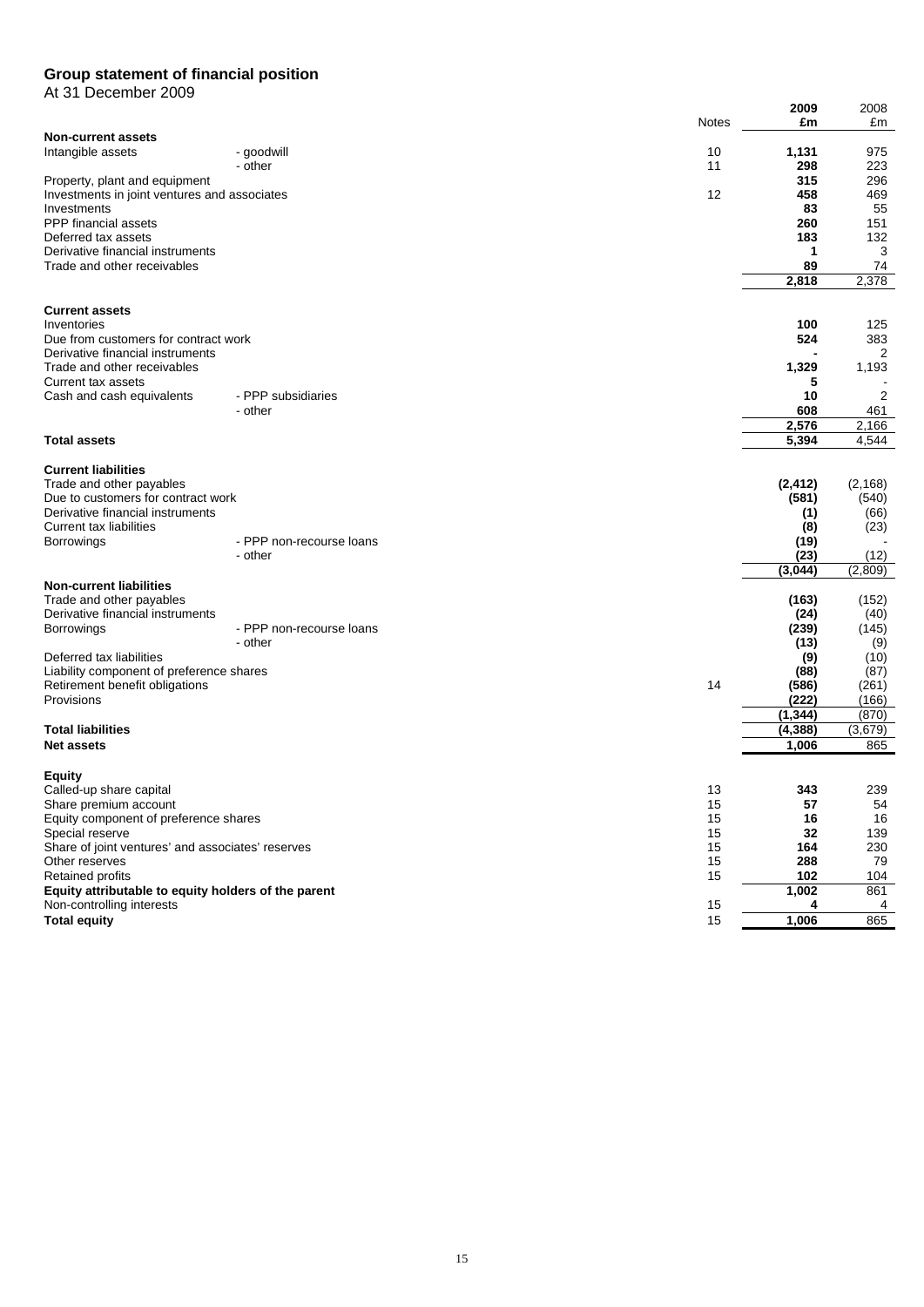## **Group statement of cash flows**

For the year ended 31 December 2009

|                                                                      | 2009  | 2008  |
|----------------------------------------------------------------------|-------|-------|
| <b>Notes</b>                                                         | £m    | £m    |
| Cash flows from operating activities                                 |       |       |
| 16.1<br>Cash generated from operations                               | 294   | 297   |
| Income taxes paid                                                    | (31)  | (18)  |
| Net cash from operating activities                                   | 263   | 279   |
| Cash flows from investing activities                                 |       |       |
| Dividends received from joint ventures and associates                | 75    | 53    |
| Interest received                                                    | 17    | 27    |
| Acquisition of businesses, net of cash and cash equivalents acquired | (300) | (302) |
| Purchase of intangible assets                                        | (3)   |       |
| Purchase of property, plant and equipment                            | (71)  | (93)  |
| Investment in and loans made to joint ventures and associates        | (50)  | (9)   |
| Investment in PPP financial assets                                   | (95)  | (81)  |
| Settlement of financial derivatives                                  | (57)  | (48)  |
| Disposal of property, plant and equipment                            | 19    | 17    |
| Disposal of investments                                              | 16    | 2     |
| Net cash used in investing activities                                | (449) | (434) |
| Cash flows from financing activities                                 |       |       |
| Proceeds from issue of ordinary shares                               | 356   | 186   |
| Purchase of ordinary shares                                          | (6)   | (13)  |
| Proceeds from new loans                                              | 121   | 81    |
| Repayment of loans                                                   | (4)   | (18)  |
| Repayment of finance leases                                          | (3)   | (2)   |
| Ordinary dividends paid                                              | (63)  | (54)  |
| Interest paid                                                        | (19)  | (12)  |
| Preference dividends paid                                            | (11)  | (11)  |
| Net cash from financing activities                                   | 371   | 157   |
| Net increase in cash and cash equivalents                            | 185   | 2     |
| Effects of exchange rate changes                                     | (30)  | 72    |
| Cash and cash equivalents at beginning of year                       | 453   | 379   |
| 16.2<br>Cash and cash equivalents at end of year                     | 608   | 453   |

## **Notes**

## **1 Basis of accounting**

The annual financial statements have been prepared on a going concern basis and in accordance with International Financial Reporting Standards (IFRS) adopted for use in the European Union and therefore comply with Article 4 of the EU IAS Regulation and with those parts of the Companies Act 2006 that are applicable to companies reporting under IFRS. The Group has applied all accounting standards and interpretations issued by the International Accounting Standards Board and International Financial Reporting Interpretations Committee and adopted by the European Union relevant to its operations and effective for accounting periods beginning on 1 January 2009. The presentational currency of the Group is sterling.

The Directors have acknowledged the guidance "Going Concern and Liquidity Risk: Guidance for Directors of UK Companies 2009" published by the Financial Reporting Council in October 2009 and have concluded that the Group has adequate resources to continue in operational existence for the foreseeable future and, for this reason, have continued to adopt the going concern basis in preparing the accounts.

The financial information in this announcement, which was approved by the Board of Directors on 3 March 2010, does not constitute the Company's statutory accounts for the years ended 31 December 2009 or 2008, but is derived from these accounts (except for the segmental information presented in Note 22). Statutory accounts for 2008 have been delivered to the Register of Companies and those for 2009 will be delivered following the Company's annual general meeting. The auditors have reported on these accounts; their reports were unqualified and did not contain statements under S498 (2) or (3) of the Companies Act 2006 or equivalent preceding legislation.

Whilst the financial information included in this preliminary announcement (except for the segmental information presented in Note 22) has been computed in accordance with IFRS, this announcement does not itself contain sufficient information to comply with IFRS. The Company expects to publish full financial statements for the Group and the Company that comply with IFRS in April 2010.

## **1.1 Changes in accounting policies**

The adoption of the following standards has resulted either in changes to the presentation of the financial statements or to the Group's accounting policies in the current period:

IAS 1 Presentation of Financial Statements (revised 2007);

IAS 27 Consolidated and Separate Financial Statements (revised 2008);

IFRS 3 Business Combinations (revised 2008);

IFRS 8 Operating Segments; and

Amendments to IFRS 7 Improving Disclosures about Financial Instruments.

IAS 1 (revised 2007) requires the presentation of a statement of changes in equity in the primary statements. This information was previously disclosed in the notes to the financial statements. In addition the Group has elected to present a separate statement of financial performance and statement of comprehensive income. The revised standard also suggests certain changes in terminology which have been adopted in these financial statements. The income statement has been renamed statement of financial performance, the balance sheet has been renamed statement of financial position and the statement of recognised income and expense has been renamed statement of comprehensive income.

The revisions to IAS 27 (2008) and IFRS 3 (2008) are related. The Group has decided to adopt this set of revised standards early. The main change in accounting policy resulting from the revised standards is to expense acquisition costs in the statement of financial performance when incurred. As a result, the Group has expensed £16m of acquisition costs in the year that previously would have been capitalised within goodwill. Non-controlling shareholder interests previously referred to as minority interests are now referred to as non-controlling interests.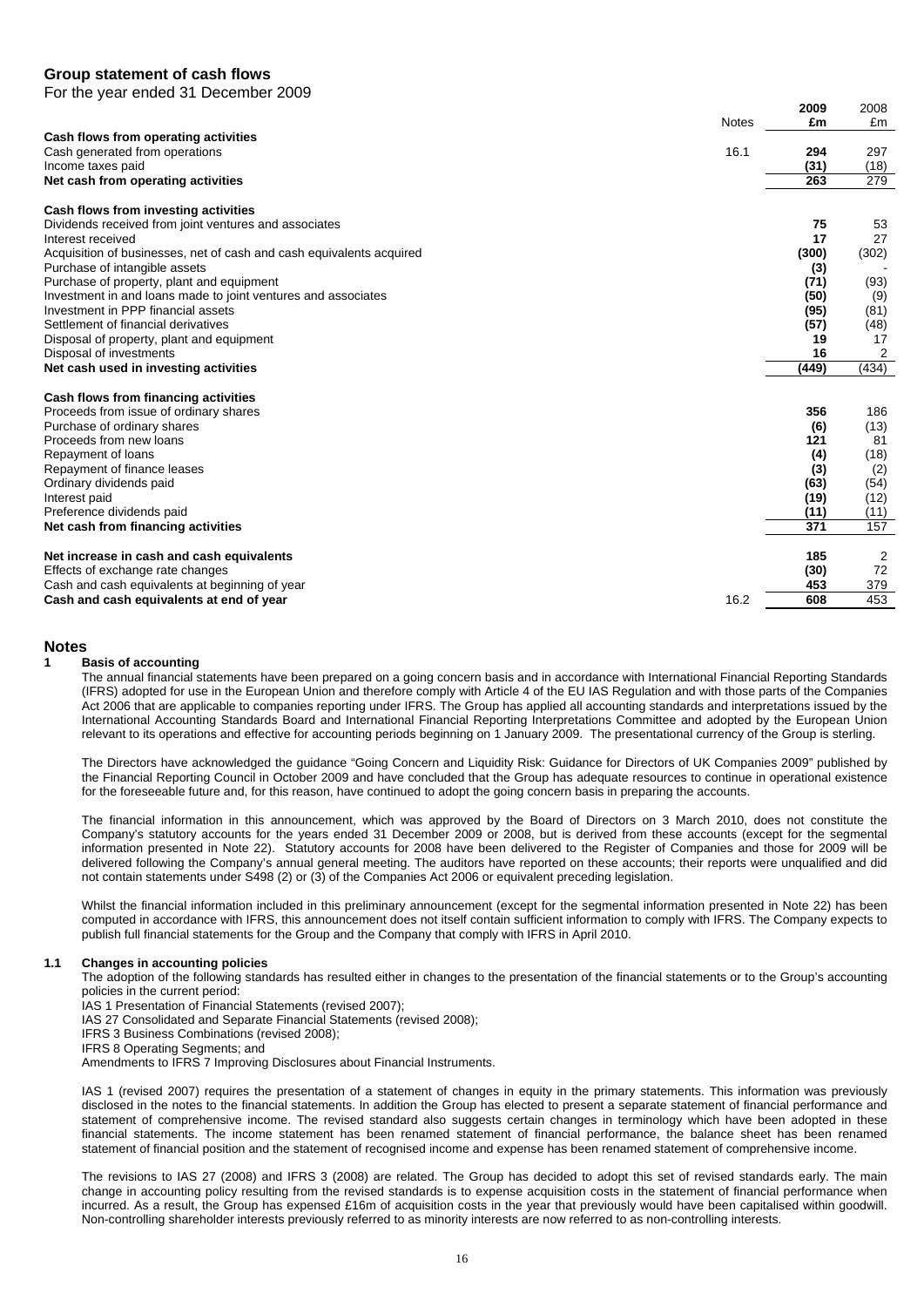IFRS 8 has replaced IAS 14 Segment Reporting in the year. IFRS 8 requires that the Group's operating segments are identified on the basis of internal reports that are regularly reviewed by the chief operating decision maker to assess the performance of the Group's components and to allocate resources to them. IFRS 8 further requires that geographical disclosure for revenues from external customers focus on the Group's country of domicile and any other material country.

The amendments to IFRS 7 have had no effect on the accounting policies or results of the Group, however they have resulted in additional disclosures for the method and valuation technique used in determining the fair value of each class of financial assets and financial liabilities.

IAS 23 Borrowing Costs (revised 2007); Improvements to IFRSs issued May 2008; IFRIC 11 IFRS 2 – Group and Treasury Share Transactions; IFRIC 13 Customer Loyalty Programmes; IFRIC 14 IAS 19 The Limit of a Defined Benefit Asset, Minimum Funding Requirements and their Interaction; and amendments to: IFRS 2 Share-based Payment: Vesting Conditions and Cancellations; IAS 32 and IAS 1 Puttable Financial Instruments and Obligations Arising on Liquidation; IFRS 1 and IAS 27 Cost of an Investment in a Subsidiary, Jointly Controlled Entity or Associate; IAS 39 and IFRS 7 Reclassification of Financial Assets: Effective Date and Transition; and IFRIC 9 and IAS 39 Embedded Derivatives also came into effect and were adopted in the current period but had no material effect on the accounting policies or disclosures in these financial **statements** 

Following the acquisition of Parsons Brinckerhoff Inc the Group's segments have been changed. The new reporting segments reflect the increased prominence of professional services, the core capabilities of the enlarged Group and the strategic objectives of the Group. The Group's revised segments have been based on the types of service provided. Similar operating segments have been aggregated into four reportable segments.

The new reportable operating segments are:

Professional services: the provision of project management, architectural, design or other technical services performed by the Group as consultants.

Construction services: activities resulting in the physical construction of an asset.

Support services: activities which support existing assets or functions such as facilities management, asset maintenance and standard renewal works.

Infrastructure investments: acquisition, operation and disposal of infrastructure assets such as PPP concessions, airports and power stations.

## **1.2 Accounting standards not yet adopted by the Group**

The following accounting standards, interpretations and amendments have been released by the IASB but have either not been adopted by the European Union or are not yet effective in the European Union: IFRS 9 Financial Instruments; IAS 24 Related Party Disclosures (revised 2009); IFRS 1 First-time Adoption of International Financial Reporting Standards (revised 2008); Improvements to IFRSs issued April 2009; IFRIC 12 Service Concession Arrangements; IFRIC 15 Agreements for the Construction of Real Estate; IFRIC 16 Hedges of a Net Investment in a Foreign Operation; IFRIC 17 Distributions of Non-Cash Assets to Owners; IFRIC 18 Transfers of Assets from Customers; IFRIC 19 Extinguishing Financial Liabilities with Equity Instruments; Amendments to IAS 39 Financial Instruments: Recognition and Measurement: Eligible Hedged Items; Amendments to IFRS 2 Group Cash-settled Share based Payment Transactions; Amendments to IFRS 1 Additional Exemptions for First-time Adopters; Amendments to IFRIC 14 Prepayments of a Minimum Funding Requirement; Amendments to IAS 32 Financial Instruments: Presentation: Classification of Rights Issues; and Amendment to IFRS 1: Limited Exemption from Comparative IFRS 7 Disclosures for First-time Adopters. Except for IFRS 9 and IFRIC 12, none of these standards, interpretations or amendments are expected to have an effect on the accounting policies or disclosures within the financial statements of the Group.

IFRIC 12 is not expected to have a material effect on the Group's financial statements. It relates to the accounting for the Group's PPP concessions and would require certain assets constructed by concessions currently accounted for as "available-for-sale" financial assets to be accounted for as intangible assets. IFRIC 12 has been endorsed but was not yet required to be adopted for use in the European Union in 2009. The Group will adopt IFRIC 12 in 2010.

IFRS 9 Financial Instruments is expected to replace IAS 39 Financial Instruments: Recognition and Measurement effective from 2013, subject to EU endorsement. IFRS 9 in issue as at 3 March 2010 only covers the classification and measurement of financial assets. New requirements for the classification and measurement of financial liabilities, derecognition of financial instruments, impairment and hedge accounting are expected to be added to IFRS 9 in 2010. The requirements of IFRS 9 in issue as at 3 March 2010 would result in the Group's PPP financial assets being reclassified from "available-for-sale", which is a category that will no longer be available under the new standard, to a debt instrument measured either at amortised cost or at fair value through profit or loss. As a result, movements in the fair value of PPP financial assets would no longer be recognised in other comprehensive income. Retrospective application of this requirement would result in the closing balance of fair value movements recognised in PPP financial asset reserves and share of joint ventures' and associates' reserves of £71m relating to fair value movements of PPP financial assets currently classified as available-for-sale being transferred from PPP financial asset reserves and share of joint ventures' and associates' reserves to retained earnings.

## **1.3 Exchange rates**

The following key exchange rates were applied in the preparation of these financial statements:

| £1 buys                                    | 2009         | 2008         | Change                     |
|--------------------------------------------|--------------|--------------|----------------------------|
| Average rates<br>US\$<br><b>EUR</b>        | 1.56<br>1.12 | 1.86<br>1.26 | <sup>1</sup> 16)%<br>(11)% |
| <b>Closing rates</b><br>US\$<br><b>EUR</b> | 1.62<br>1.13 | 1.46<br>1.05 | 11%<br>8%                  |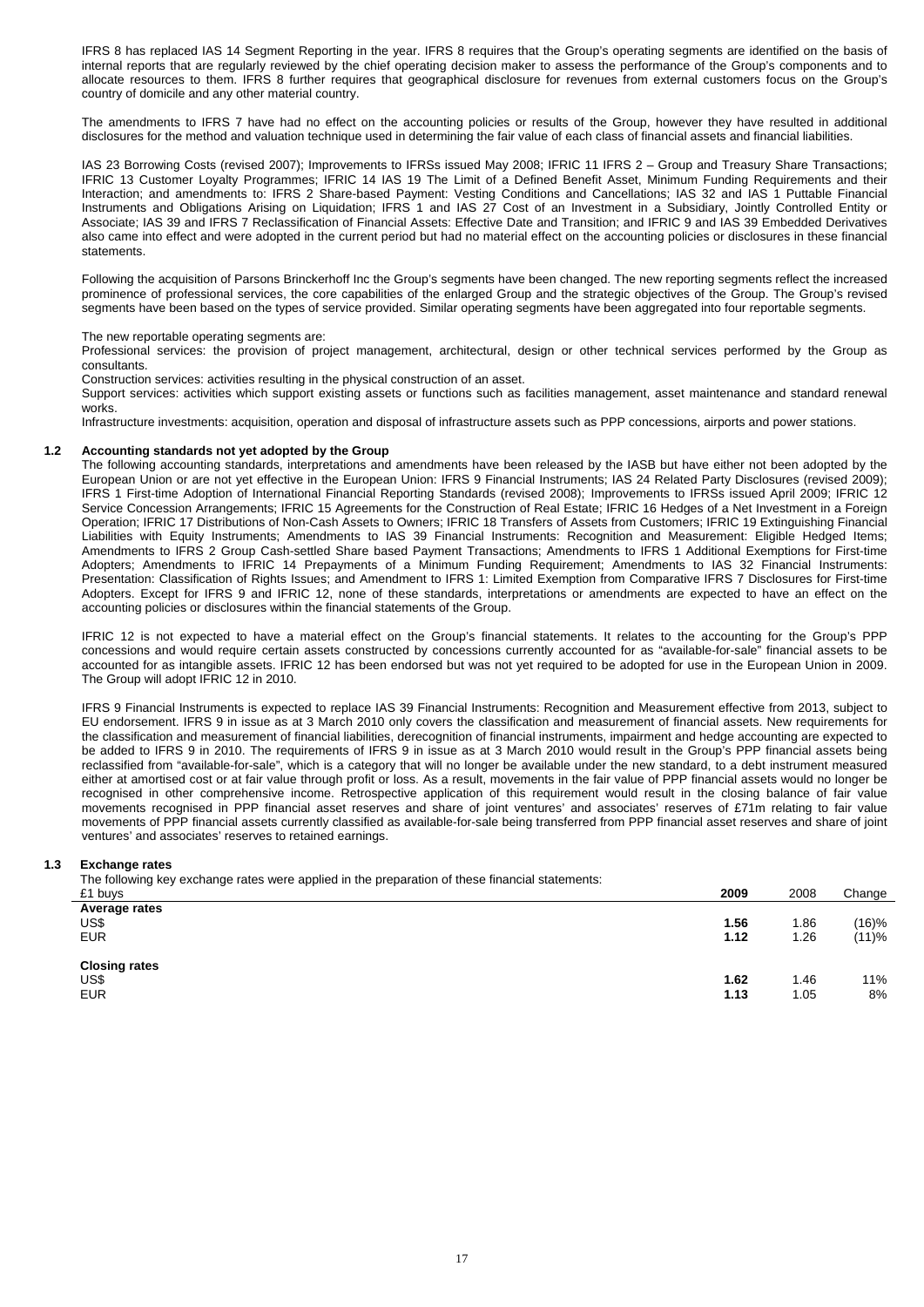## **2 Segment analysis**

## **For the year ended 31 December 2009**

|                                                                        | Professional | <b>Construction</b> | <b>Support</b> | Infrastructure | Corporate  |          |
|------------------------------------------------------------------------|--------------|---------------------|----------------|----------------|------------|----------|
|                                                                        | services     | services            | services       | investments    | activities | Total    |
| Performance by activity:                                               | £m           | £m                  | £m             | £m             | £m         | £m       |
| Revenue including share of joint ventures and associates before inter- |              |                     |                |                |            |          |
| segment eliminations                                                   | 567          | 7,818               | 1,509          | 830            | 18         | 10,742   |
| Inter-segment revenue                                                  | (9)          | (327)               | (66)           | (1)            |            | (403)    |
| Revenue including share of joint ventures and associates               | 558          | 7,491               | 1,443          | 829            | 18         | 10,339   |
| Share of revenue of joint ventures and associates                      | (5)          | (673)               | (140)          | (567)          |            | (1, 385) |
| Group revenue                                                          | 553          | 6,818               | 1,303          | 262            | 18         | 8,954    |
| Group operating profit/(loss)                                          | 13           | 183                 | 50             | (12)           | (35)       | 199      |
| Share of results of joint ventures and associates                      |              | 24                  | 5              | 54             |            | 83       |
| Profit/(loss) from operations before exceptional items and             | 13           | 207                 | 55             | 42             | (35)       | 282      |
| amortisation                                                           |              |                     |                |                |            |          |
| <b>Exceptional items</b>                                               | (23)         | (16)                |                | (1)            | 100        | 63       |
| Amortisation of intangible assets                                      | (8)          | (20)                | (2)            | (18)           |            | (48)     |
| Profit/(loss) from operations                                          | (18)         | 171                 | 56             | 23             | 65         | 297      |
| Investment income                                                      |              |                     |                |                |            | 32       |
| Finance costs                                                          |              |                     |                |                |            | (62)     |
| Profit before taxation                                                 |              |                     |                |                |            | 267      |

|                                        | United<br><b>Kingdom</b> | <b>United</b><br><b>States</b> | Rest of<br>world | Total |
|----------------------------------------|--------------------------|--------------------------------|------------------|-------|
| Performance by geographic destination: | £m                       | £m                             | £m               | £m    |
| Group revenue                          | 5.364                    | 2.837                          | 753              | 8,954 |

### **For the year ended 31 December 2008**

|                                                                         | Professional | Construction | Support  | Infrastructure | Corporate                |         |
|-------------------------------------------------------------------------|--------------|--------------|----------|----------------|--------------------------|---------|
|                                                                         | services     | services     | services | investments    | activities               | Total   |
| Performance by activity:                                                | £m           | £m           | £m       | £m             | £m                       | £m      |
| Revenue including share of joint ventures and associates before inter-  |              |              |          |                |                          |         |
| segment eliminations                                                    | 298          | 7,368        | 1,612    | 553            | $\overline{\phantom{0}}$ | 9,831   |
| Inter-segment revenue                                                   | (8)          | (273)        | (64)     |                |                          | (345)   |
| Revenue including share of joint ventures and associates                | 290          | 7,095        | 1,548    | 553            |                          | 9,486   |
| Share of revenue of joint ventures and associates                       |              | (702)        | (130)    | (393)          |                          | (1,225) |
| Group revenue                                                           | 290          | 6,393        | 1,418    | 160            |                          | 8,261   |
| Group operating profit/(loss)                                           | 14           | 146          | 48       | (19)           | (34)                     | 155     |
| Share of results of joint ventures and associates                       |              | 21           |          | 50             |                          | 75      |
| Profit/(loss) from operations before exceptional items and amortisation | 14           | 167          | 52       | 31             | (34)                     | 230     |
| <b>Exceptional items</b>                                                |              | (6)          |          | (5)            | 59                       | 48      |
| Amortisation of intangible assets                                       | (1)          | (15)         | (2)      | (9)            |                          | (27)    |
| Profit from operations                                                  | 13           | 146          | 50       | 17             | 25                       | 251     |
| Investment income                                                       |              |              |          |                |                          | 43      |
| Finance costs                                                           |              |              |          |                |                          | (24)    |
| Profit before taxation                                                  |              |              |          |                |                          | 270     |
|                                                                         |              |              |          |                |                          |         |

|                                        | United  | United         | Rest of |       |
|----------------------------------------|---------|----------------|---------|-------|
|                                        | Kingdom | <b>States</b>  | world   | Total |
| Performance by geographic destination: | £m      | £m             | £m      | £m    |
| Group revenue                          | 5.509   | 2.21'<br>4.L I | 541     | 8.261 |
|                                        |         |                |         |       |

## **3 Investment income**

|                                                                                               | 2009 | 2008 |
|-----------------------------------------------------------------------------------------------|------|------|
|                                                                                               | £m   | £m   |
| PPP subordinated debt interest receivable                                                     |      | 12   |
| PPP interest on financial assets                                                              | 14   |      |
| Income arising from derivatives designated as hedges of net investments in foreign operations |      |      |
| Net investment income on pension scheme assets and liabilities                                |      |      |
| Other interest receivable and similar income                                                  |      | 13   |
|                                                                                               |      | 43   |

## **4 Finance costs**

| .                                                         |                             | 2009<br>£m | 2008<br>£m |
|-----------------------------------------------------------|-----------------------------|------------|------------|
| Preference shares                                         | - finance cost              | 12         | 12         |
| PPP non-recourse                                          | - bank loans and overdrafts | 13         | 6          |
| Net finance cost on pension scheme assets and liabilities |                             | 15         |            |
| Other interest payable                                    | - bank loans and overdrafts |            | 5          |
|                                                           | - other loans               |            |            |
|                                                           |                             | 47         | 24         |
| <b>Exceptional items</b>                                  | - foreign exchange options  | 15         |            |
|                                                           |                             | 62         | 24         |

A preference dividend of 5.375p gross (4.8375p net) per cumulative convertible redeemable preference share of 1p was paid in respect of the six months ended 30 June 2009 on 1 July 2009 to holders of these shares on the register on 29 May 2009. A preference dividend of 5.375p gross (4.8375p net) per cumulative convertible redeemable preference share was paid in respect of the six months ended 31 December 2009 on 1 January 2010 to preference shareholders on the register on 27 November 2009.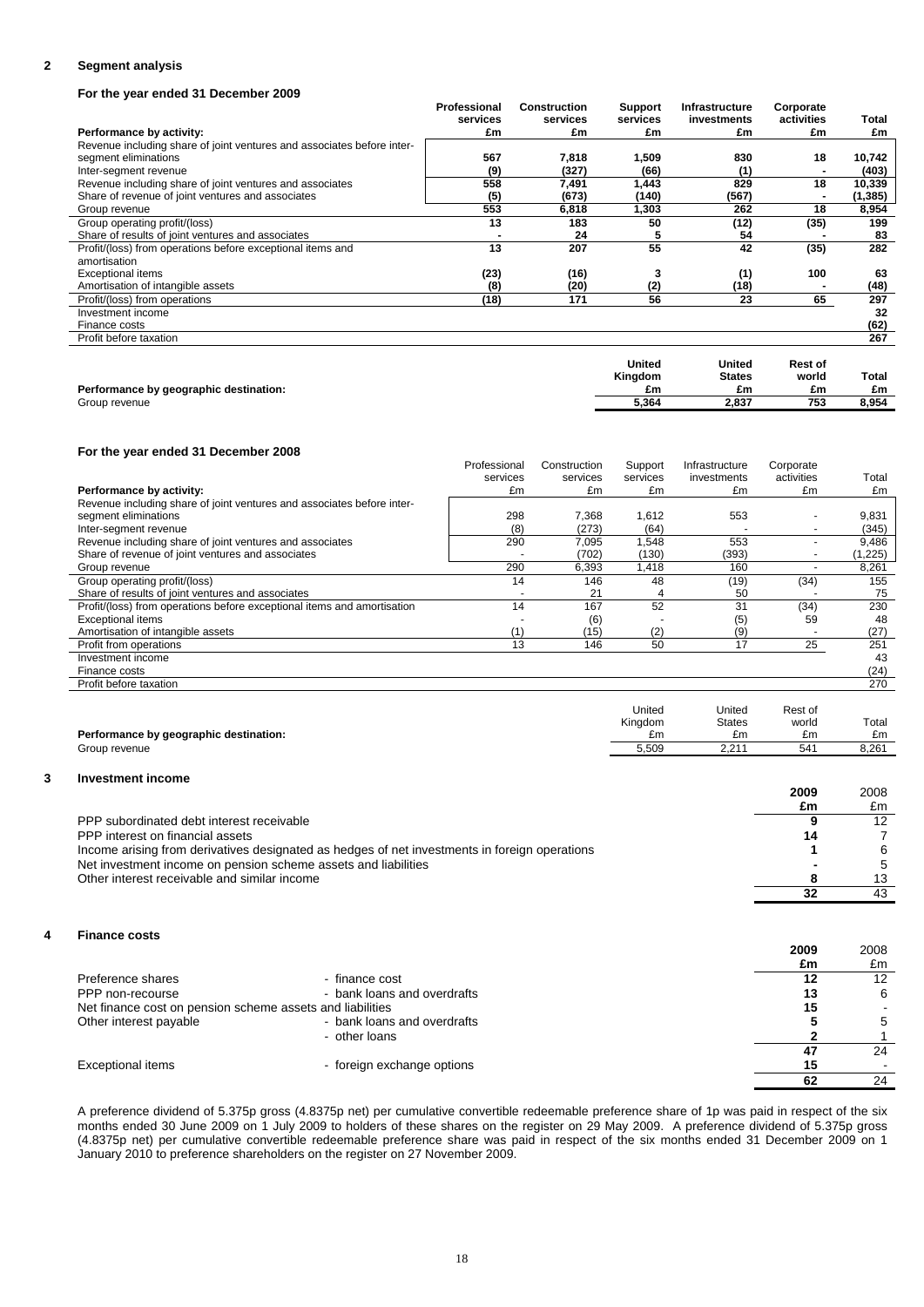|     |                                                      |                                                                      | 2009 | 2008 |
|-----|------------------------------------------------------|----------------------------------------------------------------------|------|------|
|     |                                                      |                                                                      | £m   | £m   |
| 5.1 | Credited to/(charged against) profit from operations |                                                                      |      |      |
|     | Net operating expenses                               | - reduction in pension past service liabilities                      | 100  | 60   |
|     |                                                      | - acquisition related expenses                                       | (16) |      |
|     |                                                      | - Office of Fair Trading ("OFT") fine                                | (5)  |      |
|     |                                                      | - post-acquisition integration, reorganisation and other costs       | (12) | (6)  |
|     |                                                      | - impairment charges in respect of railways facilities and inventory | (4)  |      |
|     |                                                      | - adjustment to Birse Group goodwill                                 |      | (3)  |
|     | Share of joint ventures and associates               | - tax adjustments                                                    |      | (3)  |
|     |                                                      |                                                                      | 63   | 48   |
| 5.2 | Charged against finance costs                        |                                                                      |      |      |
|     |                                                      | - foreign exchange options                                           | (15) |      |
| 5.3 | Credited to/(charged against) profit before taxation |                                                                      | 48   | 48   |
|     |                                                      | - tax on items above                                                 | (18) | (15) |
|     |                                                      | - release of deferred tax on unremitted foreign earnings             | 16   |      |
|     |                                                      | - tax credit on recognition of Birse Group losses                    |      | 3    |
|     |                                                      | - industrial buildings allowances                                    |      | (3)  |
|     | Exceptional items credited to profit for the year    |                                                                      | 46   | 33   |
|     | Amortisation of intangible assets                    |                                                                      | (48) | (27) |
|     | Tax thereon                                          |                                                                      | 17   |      |
|     | Credited to profit for the year                      |                                                                      | 15   | 13   |

5.1 In 2009 and 2008 the Group implemented measures to limit the increase in pension benefits of certain groups of in-service members of the Balfour Beatty Pension Fund giving rise to a reduction in past service liabilities of £100m in 2009 (2008: £60m).

In 2009, costs directly attributable to acquisitions have been incurred in respect of: Dooley Construction Limited Partnership ("RT Dooley") £1m and Parsons Brinckerhoff Inc £15m.

In 2004 the OFT initiated an investigation into tender activities across the UK construction sector. The OFT concluded its investigation in 2009 and determined that these activities amounted to breaches of competition law in the UK. As a result of the decision, Mansell was fined £5m in respect of such instances, all of which took place before its acquisition by the Group. The Company and its operating businesses co-operated with the OFT throughout the investigation.

Reorganisation and integration costs of £12m (2008: £6m) have been incurred, £8m (2008: £nil) relating to Parsons Brinckerhoff, £1m (2008: £3m) relating to Balfour Beatty Communities (formerly GMH Military Housing), £2m (2008: £2m) relating to Dean & Dyball, £3m (2008: £nil) relating to Schreck-Mieves, £1m (2008: £nil) relating to Douglas E Barnhart and a gain of £3m (2008: £nil) recognised in relation to the relocation of certain Rail UK businesses. In 2008 costs of £1m were incurred in the US on the reorganisation of the central division of Balfour Beatty Infrastructure Inc (formerly Balfour Beatty Construction Inc).

An impairment charge of £4m (2008: £nil) has been incurred in respect of writing down buildings and inventory of railway facilities in Germany to their fair value less costs to sell due to a decision by a main customer to consolidate procurement over fewer production facilities.

On the acquisition of Birse Group, tax losses were acquired which did not satisfy the criteria for recognition in the statement of financial position at the date of acquisition. In 2008 a portion of these losses was recognisable and the benefit was recorded as part of the Group's tax charge in exceptional items. IAS 12 applicable to the 2008 results stipulates that in addition to recognising the tax benefit the carrying amount of goodwill recognised on the acquisition is reduced, with the reduction treated as an expense.

As a result of the UK Finance Act 2008, tax depreciation allowances on industrial buildings are being reduced to nil on a phased basis. In 2008 joint ventures and associates of the Group recognised a £4m deferred tax charge which was required under IAS 12 to establish a deferred tax liability. This liability will be released to the statement of financial performance as the relevant assets are depreciated for accounting purposes. In addition, a £1m deferred tax credit was recognised following agreement with HMRC on the basis of taxing certain PPP concessions.

5.2 Due to the volatile currency markets, the Group entered into a number of foreign exchange option contracts in 2009 at a cost of £15m to limit the cash outflow for the planned settlement of the Group's foreign exchange contracts in respect of net investment hedging.

In 2008 a premium of £0.1m arose on the repurchase for cancellation of 0.3m preference shares at a cost of £0.4m which was charged to exceptional finance costs. No preference shares were repurchased in 2009.

5.3 The exceptional items credited to/(charged against) profit from operations have given rise to a net tax charge of £18m (2008: £12m charge). As a result of the Finance Act 2009, future dividend income from outside the UK will be exempt from UK corporation tax which has led to the release of £10m of deferred tax in the UK. In addition, there has been a release of £6m of US deferred tax in relation to unremitted earnings where future additional US tax will no longer be incurred. Subsidiaries of the Group recognised a £3m deferred tax charge in 2008 to establish a deferred tax liability in relation to industrial building allowances which was required under IAS 12. This liability is being released to the statement of financial performance as the relevant buildings are depreciated for accounting purposes.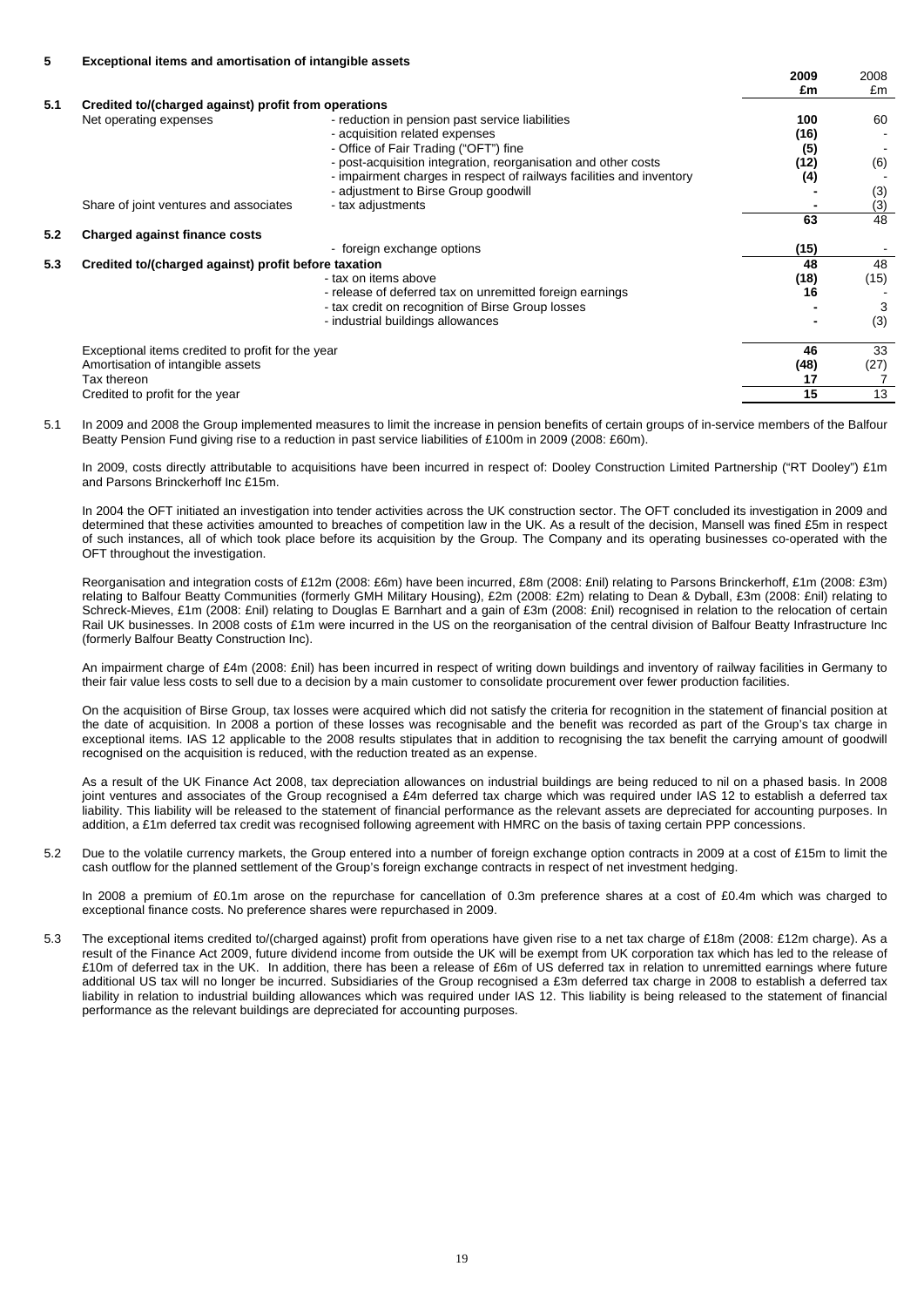## **6 Taxation**

|                                                        |               |                    | 2009         | 2008  |
|--------------------------------------------------------|---------------|--------------------|--------------|-------|
|                                                        | <b>Before</b> |                    |              |       |
|                                                        | exceptional   | <b>Exceptional</b> |              |       |
|                                                        | items*        | items*             | <b>Total</b> | Total |
|                                                        | £m            | £m                 | £m           | £m    |
| UK current tax                                         |               |                    |              |       |
| - corporation tax for the year at $28\%$ (2008: 28.5%) | 12            | (5)                | 7            | 20    |
| - double tax relief                                    |               |                    |              | (2)   |
| - ACT write off                                        |               |                    |              | 4     |
| - adjustments in respect of previous periods           | (8)           |                    | (8)          |       |
|                                                        | 4             | (5)                | (1)          | 22    |
| Foreign current tax                                    |               |                    |              |       |
| - foreign tax on profits for the year                  | 31            | (15)               | 16           | 12    |
| - adjustments in respect of previous periods           | (2)           |                    | (2)          |       |
|                                                        | 29            | (15)               | 14           | 12    |
| Total current tax                                      | 33            | (20)               | 13           | 34    |
| Deferred tax                                           |               |                    |              |       |
| - UK                                                   | 13            | 15                 | 28           | 24    |
| - foreign tax                                          | 18            | (10)               | 8            | 16    |
| - adjustments in respect of previous periods           | 5             |                    | 5            |       |
| Total deferred tax                                     | 36            | 5                  | 41           | 40    |
| Total tax charge/(credit)                              | 69            | (15)               | 54           | 74    |

\* and amortisation of intangible assets.

The Group tax charge above does not include any amounts for joint ventures and associates (see Note 12), whose results are disclosed in the statement of financial performance net of tax.

In addition to the Group tax charge above is £120m of tax credited (2008: £25m credited) directly to equity, comprising a current tax credit of £nil (2008: £6m credit), a deferred tax credit of £94m (2008: £23m credit), and a credit in respect of joint ventures and associates of £26m (2008: £4m charge).

The weighted average applicable tax rate is 33% (2008: 32%) based on profit before taxation, exceptional items and amortisation of intangible assets, excluding the results of joint ventures and associates.

#### **7 Earnings per ordinary share**

|                                                                                                 | 2009         | 2008           |                    |                    |
|-------------------------------------------------------------------------------------------------|--------------|----------------|--------------------|--------------------|
|                                                                                                 | <b>Basic</b> | <b>Diluted</b> | <b>Basic</b>       | <b>Diluted</b>     |
|                                                                                                 | £m           | £m             | £m                 | £m                 |
| Earnings                                                                                        | 213          | 213            | 196                | 196                |
| Exceptional items – net of tax charge of £2m (2008: £15m)                                       | (46)         | (46)           | (33)               | (33)               |
| Amortisation of intangible assets – net of tax credit of £17m (2008: £7m)                       | 31           | 31             | 20                 | 20                 |
| Adjusted earnings                                                                               | 198          | 198            | 183                | 183                |
|                                                                                                 | m            | m              | m                  | m                  |
| Weighted average number of ordinary shares                                                      | 571          | 572            | 525                | 528                |
|                                                                                                 | Pence        | Pence          | Pence <sup>^</sup> | Pence <sup>^</sup> |
| Earnings per ordinary share                                                                     | 37.4         | 37.3           | 37.4               | 37.2               |
| <b>Exceptional items</b>                                                                        | (8.0)        | (7.9)          | (6.3)              | (6.2)              |
| Amortisation of intangible assets                                                               | 5.3          | 5.3            | 3.6                | 3.6                |
| Adjusted earnings per ordinary share                                                            | 34.7         | 34.7           | 34.7               | 34.6               |
| A Desakase attakese kata kaan seetatad festka kanta alamant af tka 9000 siskte jaarra (Nata 49) |              |                |                    |                    |

^ Per share numbers have been restated for the bonus element of the 2009 rights issue (Note 13).

The calculation of basic earnings is based on profit for the period attributable to equity shareholders. The calculation of the weighted average number of ordinary shares was affected by the issue of 205,502,237 ordinary shares on 22 October 2009 and the issue of 43,320,411 ordinary shares on 20 May 2008. It has been adjusted for the conversion of share options in the calculation of diluted earnings per ordinary share. No adjustment has been made in respect of the potential conversion of the cumulative convertible redeemable preference shares, the effect of which would have been antidilutive throughout each period. Adjusted earnings per ordinary share, before post-tax exceptional items and post-tax amortisation of intangible assets, has been disclosed to give a clearer understanding of the Group's underlying trading performance.

The per share information has been restated for the bonus element of the 2009 rights issue described in Note 13. The adjustment factor has been calculated by dividing the share price immediately before the shares were quoted ex-rights (316.0p) with the theoretical ex-rights price (275.2p), giving an adjustment factor of 1.14826.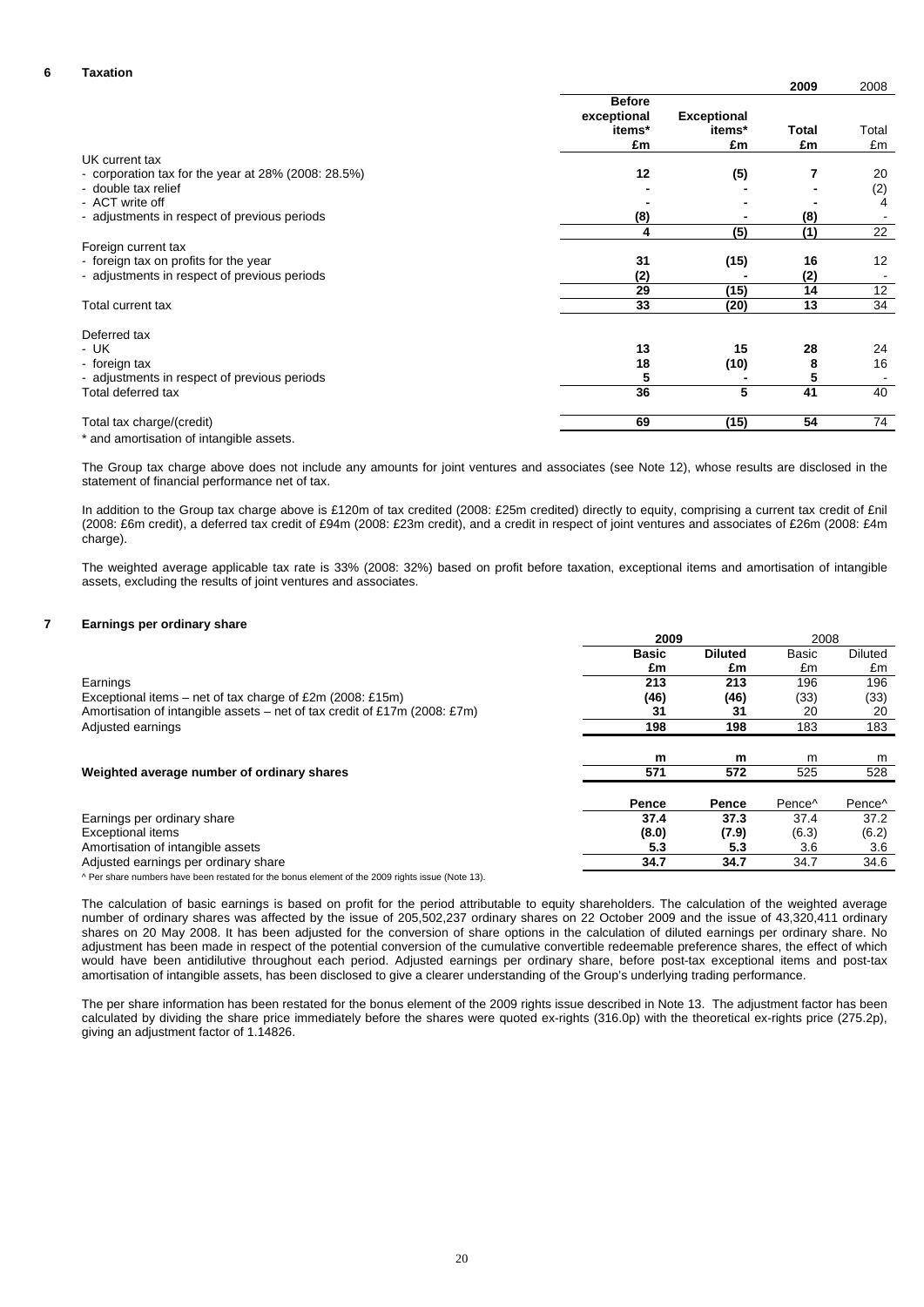## **8 Dividends on ordinary shares**

| 2009                                | 2008      |        |
|-------------------------------------|-----------|--------|
| Per share<br>Amount                 | Per share | Amount |
| Pence<br>£m                         | Pence     | £m     |
| Proposed dividends for the year:    |           |        |
| Interim - current year<br>4.8<br>26 | 4.4       | 24     |
| Final – current year<br>7.2<br>49   | 6.7       | 37     |
| 75<br>12.0                          | 11.1      | 61     |
| Recognised dividends for the year:  |           |        |
| Final – prior year<br>37            |           | 30     |
| Interim - current year<br>26        |           | 24     |
| 63                                  |           | 54     |

The current year interim and 2008 comparative dividend per share information in the above table has been restated for the bonus element of the 2009 rights issue as described in Note 13.

The interim 2009 dividend was paid on 4 December 2009. Subject to approval at the Annual General Meeting on 12 May 2010, the final 2009 dividend will be paid on 5 July 2010 to holders of ordinary shares on the register on 23 April 2010 by direct credit or, where no mandate has been given, by cheque posted on 2 July 2010 payable on 5 July 2010. These shares will be quoted ex-dividend on 21 April 2010.

#### **9 Acquisitions**

The Group has made the following acquisitions during the year:

|     | <b>Acquisition date</b> | <b>Subsidiary</b>            | Percentage<br>acquired | Cash<br>consideration | Contingent<br>consideration | Fair values of<br>net assets<br>acquired | Goodwill<br>arising on<br>acquisition | (ii) Costs (iii) |
|-----|-------------------------|------------------------------|------------------------|-----------------------|-----------------------------|------------------------------------------|---------------------------------------|------------------|
| 9.1 | 23 February 2009        | Dooley Construction Limited  | 100%                   | £28m                  |                             | £11 $m$                                  | £17m                                  | £1m              |
|     |                         | Partnership ("RT Dooley")    |                        | \$40m                 |                             |                                          |                                       |                  |
| 9.2 | 27 October 2009         | Parsons Brinckerhoff Inc (i) | 100%                   | £382m                 | $E(7)$ m                    | £203m                                    | £172m                                 | £15m             |
|     |                         |                              |                        | \$626m                | \$(12) m                    |                                          |                                       |                  |
| 9.3 | 12 November 2009        | SpawMaxwell Company LLC (i)  | 100%                   | £12m                  | £3m                         | £4m                                      | £11m                                  |                  |
|     |                         |                              |                        | \$20m                 | \$5m                        |                                          |                                       |                  |
| 9.4 | 23 December 2009        | Strata Construction Ltd (i)  | 100%                   | £10m                  |                             | £4m                                      | £6m                                   |                  |
|     |                         |                              |                        | £432m                 | £(4)m                       | £222m                                    | £206m                                 | £16m             |

(i) As at 31 December 2009 the fair values of acquired assets, liabilities and goodwill for these businesses have been determined on a provisional basis, pending finalisation of the post-acquisition review of the fair value of the acquired net assets.

(ii) None of the goodwill recognised for Parsons Brinckerhoff is expected to be deductible for income tax purposes. Goodwill of £25m is expected to be deductible for income tax purposes in relation to other acquisitions. (iii) Costs directly attributable to each acquisition have been expensed within exceptional items, refer Note 5.

- **9.1** RT Dooley is a leading North Carolina, USA firm in the interiors construction market. The goodwill arising is attributable to the acquisition strengthening and expanding the Group's US interior construction capabilities.
- **9.2** Parsons Brinckerhoff is a leading global professional services firm headquartered in New York, USA. Parsons Brinckerhoff offers professional services across the entire project lifecycle from management consultancy and planning to design and engineering; programme, project and construction management services; and operational, maintenance and support services. The goodwill arising is attributable to the acquisition establishing a global professional services business and strengthening the Group's position in the global infrastructure market, particularly providing future opportunities in the US, UK, Australia, Hong Kong, Singapore, the UAE and a number of other key markets.
- **9.3** SpawMaxwell is the largest interior construction contractor in Texas, USA. The goodwill arising is attributable to the acquisition enhancing the position of Balfour Beatty Construction US as a single source of construction capabilities in the Texas building market.
- **9.4** Strata Construction is a Doncaster, UK based company specialising in the construction of affordable housing. The goodwill arising is attributable to the company expanding the Group's capabilities in the affordable housing market, particularly in the Yorkshire region.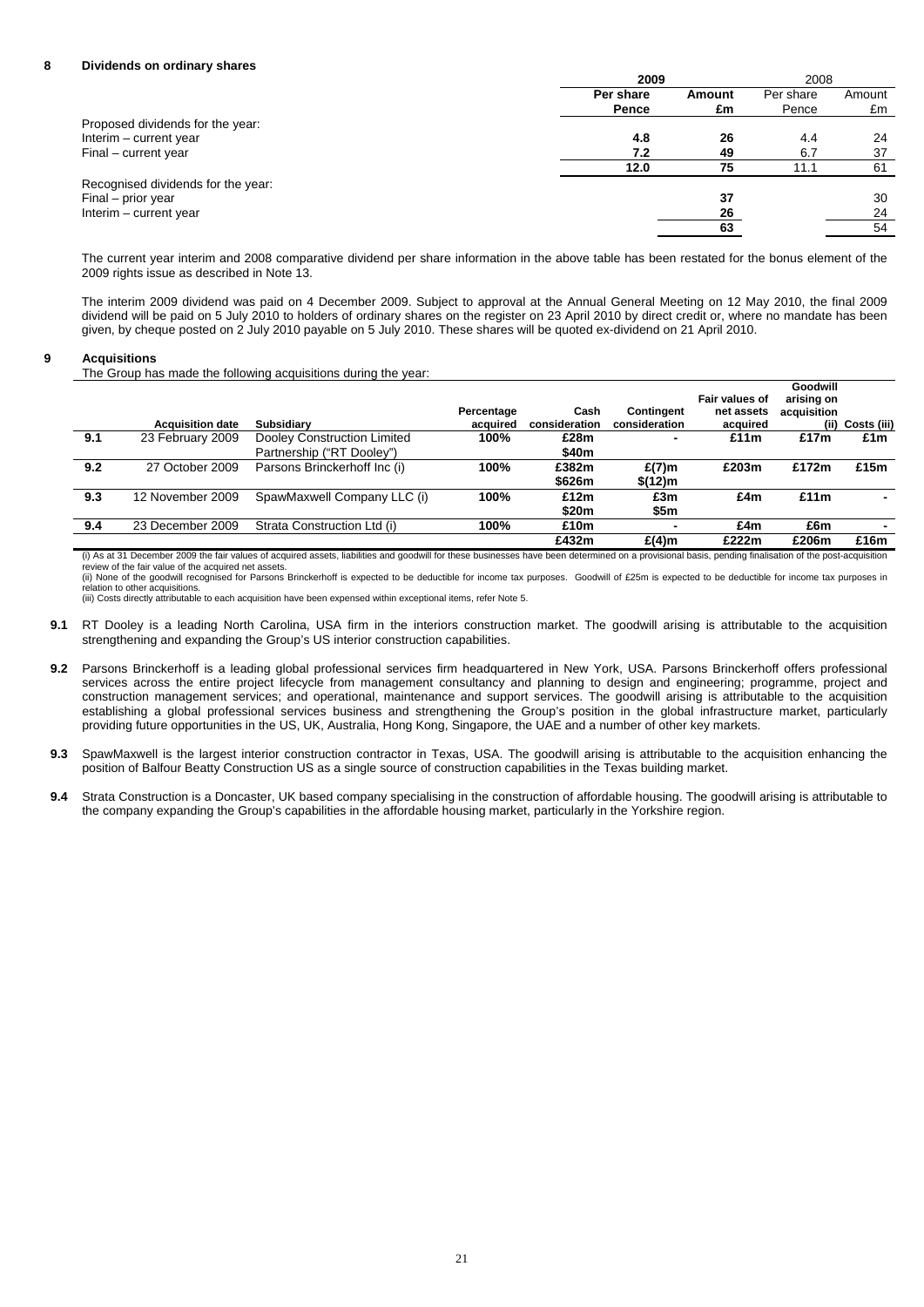The fair value of the net assets acquired, consideration paid and goodwill arising on these transactions were:

|                                              | Recognised amounts of identifiable assets<br>acquired and liabilities assumed |       |       |  |  |
|----------------------------------------------|-------------------------------------------------------------------------------|-------|-------|--|--|
|                                              | <b>Parsons</b><br><b>Brinckerhoff</b>                                         | Other | Total |  |  |
|                                              | £m                                                                            | £m    | £m    |  |  |
| Net assets acquired:                         |                                                                               |       |       |  |  |
| Intangible assets - customer contracts       | 25                                                                            |       | 26    |  |  |
| Intangible assets – customer relationships   | 63                                                                            | 10    | 73    |  |  |
| Intangible assets – brand names              | 32                                                                            |       | 37    |  |  |
| Intangible assets - software                 | 3                                                                             |       | 3     |  |  |
| Property, plant and equipment                | 38                                                                            |       | 40    |  |  |
| Investments in joint ventures and associates | 3                                                                             |       | 5     |  |  |
| Investments                                  | 23                                                                            |       | 23    |  |  |
| Working capital                              | 4                                                                             | (11)  | (7)   |  |  |
| Provisions                                   | (19)                                                                          | (2)   | (21)  |  |  |
| Deferred tax                                 |                                                                               |       |       |  |  |
| Current tax                                  |                                                                               |       |       |  |  |
| Cash and cash equivalents                    | 124                                                                           | 12    | 136   |  |  |
| <b>Borrowings</b>                            | (14)                                                                          |       | (14)  |  |  |
| Retirement benefit obligations               | (83)                                                                          |       | (83)  |  |  |
| Identifiable net assets                      | 203                                                                           | 19    | 222   |  |  |
| Goodwill                                     | 172                                                                           | 34    | 206   |  |  |
| Total consideration                          | 375                                                                           | 53    | 428   |  |  |

| Satisfied by:                                                                                 |       |      |       |
|-----------------------------------------------------------------------------------------------|-------|------|-------|
| Cash consideration                                                                            | 382   | 50   | 432   |
| Contingent consideration                                                                      | (7)   |      | (4)   |
| Total consideration transferred                                                               | 375   | 53   | 428   |
| Cash consideration                                                                            | 382   | 50   | 432   |
| Cash and cash equivalent balances acquired                                                    | (124) | (12) | (136) |
| Net cash outflow on acquisitions completed in 2009                                            | 258   | 38   | 296   |
| Deferred consideration paid during 2009 in respect of acquisitions completed in earlier years |       |      |       |
| Net cash outflow on acquisitions                                                              |       |      | 300   |

#### **Parsons Brinckerhoff**

The fair value of working capital includes trade and other receivables with a fair value of £381m (\$623m) and a gross contractual value of £404m (\$662m). The value of receivables against which there is a provision is £23m (\$39m).

The contingent consideration arrangements require the performance of specific contracts to exceed predefined thresholds in order to become payable and are dependent on the outcome of settling certain historical insurance claims. The potential undiscounted amount of all future payments and receipts that the Group could be required to make or receive under the contingent consideration arrangements is between £16m receivable and £11m payable. The fair value of the contingent consideration arrangements is £7m receivable. This was estimated by applying the provisions of the purchase agreement to the current management assessment of possible outcomes and discounting the expected contract costs and insurance claim proceeds to their present value.

Parsons Brinckerhoff earned revenue of £248m, including its share of revenue from joint ventures and associates of £4m, and incurred a loss from operations (excluding exceptional and amortisation) items of £1m in the period since acquisition.

#### **Other acquisitions**

The fair value of working capital includes trade and other receivables with a fair value of £64m and a gross contractual value of £65m. The value of receivables against which there is a provision is £1m.

The contingent consideration arrangements relating to the acquisition of SpawMaxwell require the acquired business to perform above a predefined performance level. The potential undiscounted amount of all future payments that the Group could be required to make under the contingent consideration arrangements is £3m, which is equal to the amount recognised as the fair value of contingent consideration.

Since acquisition the other acquired businesses earned revenues of £117m and made profits from operations (excluding exceptional items and amortisation) of £2m.

The fair values of acquired assets and liabilities, including goodwill, previously disclosed as provisional for Leonard Wood Family Communities LLC, Schreck-Mieves GmbH, Branlow Ltd, Colledge Trundle & Hall Ltd, and Lackland Family Housing LLC have been finalised in the current year with no material changes to the fair values disclosed in the Directors' report and accounts 2008.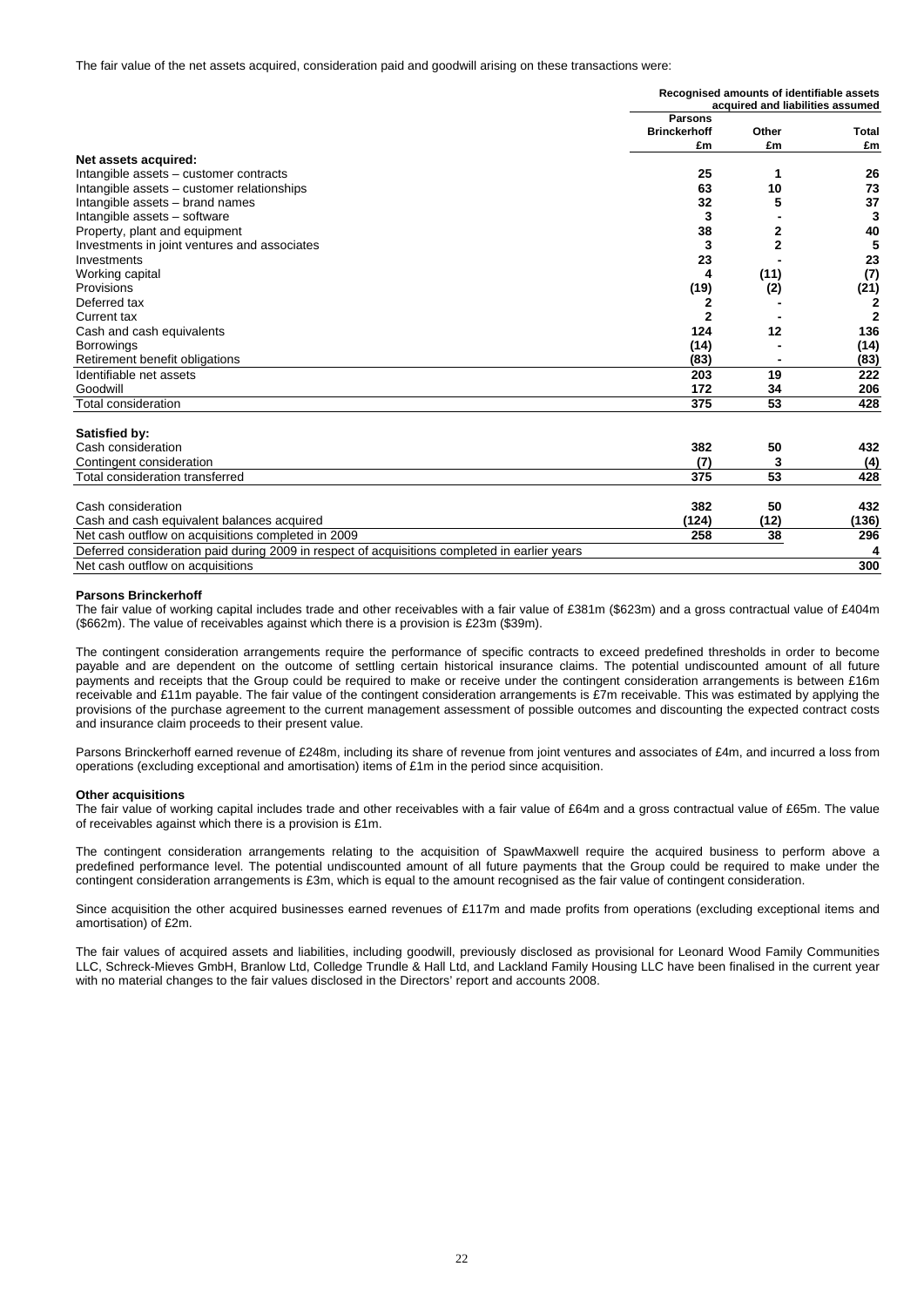|                                |       | <b>Accumulated</b><br>Impairment | Carrying |
|--------------------------------|-------|----------------------------------|----------|
|                                | Cost  | losses                           | amount   |
|                                | £m    | £m                               | £m       |
| At 1 January 2009              | 1,024 | (49)                             | 975      |
| Exchange and other adjustments | (55)  |                                  | (50)     |
| Businesses acquired (Note 9)   | 206   | -                                | 206      |
| At 31 December 2009            | 1.175 | (44)                             | 1.131    |

The carrying amounts of goodwill by segment are as follows:

|                            | <b>United</b><br>Kingdom<br>2009<br>£m | <b>United</b><br><b>States</b><br>2009<br>£m | <b>Rest of</b><br>world<br>2009<br>£m | Total<br>2009<br>£m | United<br>Kingdom<br>2008<br>£m | United<br><b>States</b><br>2008<br>£m | Rest of<br>world<br>2008<br>£m | Total<br>2008<br>£m |
|----------------------------|----------------------------------------|----------------------------------------------|---------------------------------------|---------------------|---------------------------------|---------------------------------------|--------------------------------|---------------------|
| Professional services      | 14                                     | 129                                          | 46                                    | 189                 |                                 | 15                                    | $\overline{\phantom{a}}$       | 16                  |
| Construction services      | 319                                    | 313                                          | 169                                   | 801                 | 314                             | 317                                   | 180                            | 811                 |
| Support services           | 96                                     | ٠                                            | -                                     | 96                  | 96                              |                                       | $\overline{\phantom{a}}$       | 96                  |
| Infrastructure investments | 4                                      | 41                                           |                                       | 45                  | 6                               | 46                                    | $\overline{\phantom{a}}$       | 52                  |
| Group                      | 433                                    | 483                                          | 215                                   | 1.131               | 417                             | 378                                   | 180                            | 975                 |

The recoverable amount of goodwill is based on value in use. Cash flow forecasts have been based on the expected workload of each cash generating unit (CGU) giving consideration to the current level of confirmed orders and anticipated orders. Cash flow forecasts for the next three years are based on the Group's 2010 budget and medium-term plan. The other key inputs in assessing each CGU are its revenue growth rate and discount rate. The growth rate has been applied to cash flows after three years into perpetuity and reflects published GDP growth rates for the economic environment of each CGU. The cash flows assume a residual value based on a multiple of earnings before interest and tax.

The cash flows have been discounted using a pre-tax discount rate in the range of 10.6%–12.8% (2008: 10.6%–12.2%). The discount rates are revised annually applying updated market inputs to the standard capital asset pricing model.

|                                       |         |               | 2009    |         |               | 2008    |
|---------------------------------------|---------|---------------|---------|---------|---------------|---------|
|                                       | United  | <b>United</b> | Rest of | United  | Jnited        | Rest of |
|                                       | Kinadom | <b>States</b> | world   | Kinadom | <b>States</b> | world   |
| Inflation rate                        | $1.9\%$ | 1.8%          | $1.0\%$ | 2.2%    | 2.3%          | $.9\%$  |
| GDP growth rate                       | 0.8%    | 5%            | $0.3\%$ | $.1\%$  | $.9\%$        | $.0\%$  |
| Nominal long-term growth rate applied | 2.7%    | 3.3%          | $.3\%$  | 3.3%    | 4.2%          | 2.9%    |

## **Sensitivities:**

The Group's impairment review is sensitive to changes in the key assumptions used. The major assumptions that result in significant sensitivities are the revenue growth rate and the discount rate.

A reasonably possible change in a single assumption will not cause impairment in any of the Group's CGUs. However, a significant adverse change in the key assumptions could result in an impairment in the Balfour Beatty Communities CGU as its fair value currently exceeds its carrying value by approximately 7% and in our Balfour Beatty Rail Inc CGU as its fair value currently exceeds its carrying value by approximately 30%. The carrying value of the goodwill of Balfour Beatty Communities is £41m and of Balfour Beatty Rail Inc £15m.

## **11 Intangible assets – other**

|                                  | Cost<br>£m | Accumulated<br>amortisation<br>£m | Carrying<br>amount<br>£m |
|----------------------------------|------------|-----------------------------------|--------------------------|
| At 1 January 2009                | 266        | (43)                              | 223                      |
| Currency translation differences | (23)       |                                   | (19)                     |
| Additions                        |            |                                   |                          |
| Businesses acquired (Note 9)     | 139        | (48)                              | 91                       |
| At 31 December 2009              | 385        | (87)                              | 298                      |

Other intangible assets comprise customer contracts, customer relationships, brand names and software.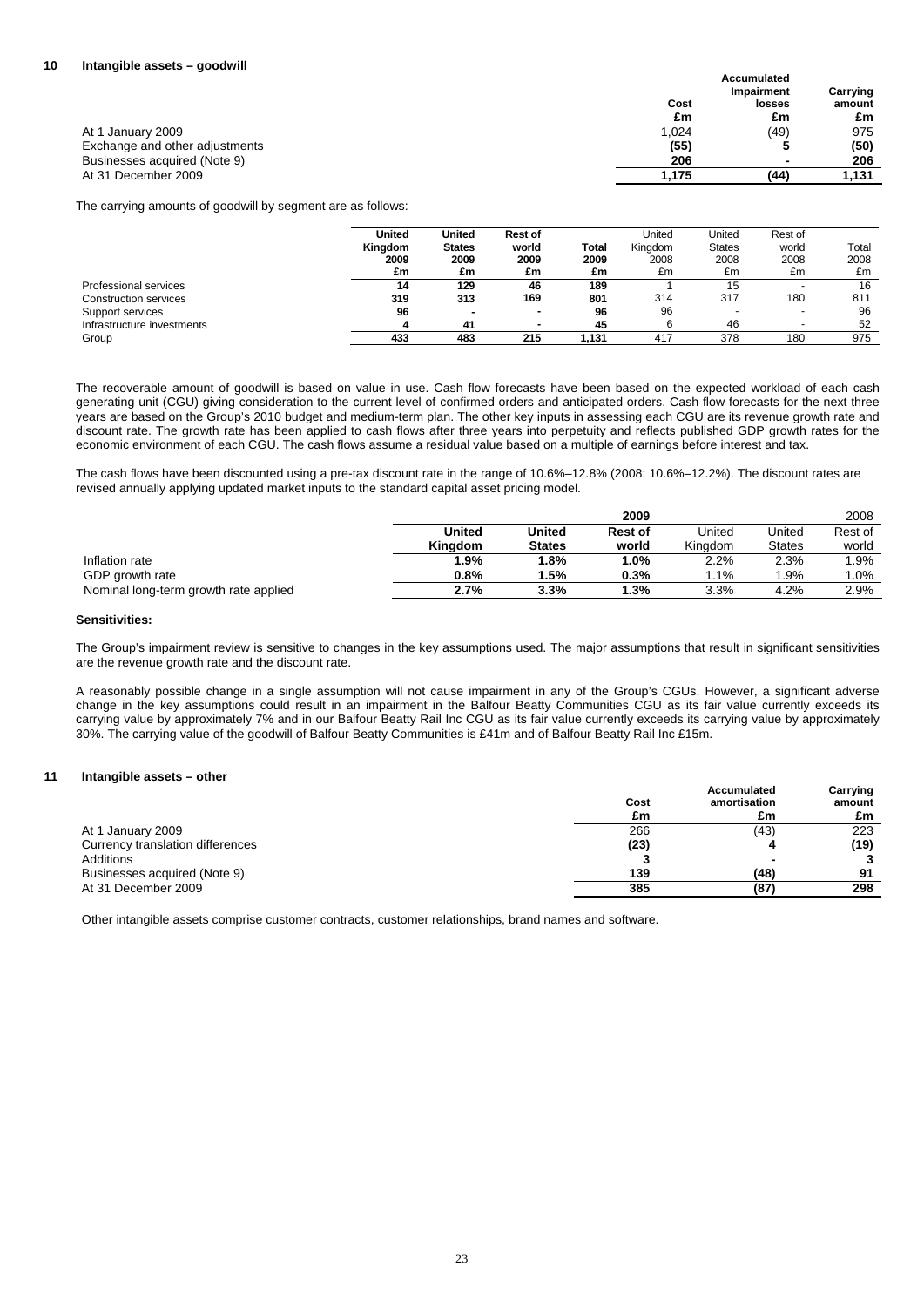#### **12 Joint ventures and associates**

Share of results and net assets of joint ventures and associates

|                                |            |              |                            | 2009           |            |                 |           |          |  |  |
|--------------------------------|------------|--------------|----------------------------|----------------|------------|-----------------|-----------|----------|--|--|
|                                |            |              | Infrastructure investments |                |            |                 |           |          |  |  |
|                                |            | Professional | <b>Construction</b>        | <b>Support</b> |            | <b>Military</b> | Infra-    |          |  |  |
|                                |            | services     | services                   | services       | <b>PPP</b> | housing         | structure | Total    |  |  |
|                                |            | £m           | £m                         | £m             | £m         | £m              | £m        | £m       |  |  |
| Revenue                        |            | 5            | 673                        | 140            | 472        |                 | 95        | 1,385    |  |  |
| Operating profit               |            |              | 25                         |                | 9          | 4               | 28        | 73       |  |  |
| Investment income              |            |              |                            |                | 139        |                 |           | 139      |  |  |
| Finance costs                  |            |              |                            |                | (103)      |                 | (3)       | (106)    |  |  |
| Profit before taxation         |            | -            | 25                         |                | 45         | 4               | 25        | 106      |  |  |
| Taxation                       |            |              | (1)                        | (2)            | (14)       |                 | (6)       | (23)     |  |  |
| Profit after taxation          |            |              | 24                         | 5              | 31         | 4               | 19        | 83       |  |  |
| Intangible assets              | - goodwill |              | 29                         |                |            |                 | 24        | 53       |  |  |
|                                | - other    |              |                            |                |            |                 |           |          |  |  |
| Property, plant and equipment  |            |              | 33                         |                |            |                 | 104       | 138      |  |  |
| PPP financial assets           |            |              |                            |                | 1,915      |                 |           | 1,915    |  |  |
| Military housing projects      |            |              |                            |                |            | 45              |           | 45       |  |  |
| Net (borrowings)/cash          |            |              | 112                        |                | (1,527)    |                 | (15)      | (1, 415) |  |  |
| Other net assets/(liabilities) |            | (8)          | (101)                      |                | (149)      |                 | (26)      | (281)    |  |  |
| Net assets                     |            |              | 73                         | 10             | 242        | 46              | 87        | 458      |  |  |

|                                              |              |              | 2008     |            |                            |           |          |
|----------------------------------------------|--------------|--------------|----------|------------|----------------------------|-----------|----------|
|                                              |              |              |          |            | Infrastructure investments |           |          |
|                                              | Professional | Construction | Support  |            | Military                   | Infra-    |          |
|                                              | services     | services     | services | <b>PPP</b> | housing                    | structure | Total    |
|                                              | £m           | £m           | £m       | £m         | £m                         | £m        | £m       |
| Revenue                                      |              | 702          | 130      | 293        |                            | 100       | 1,225    |
| Operating profit before exceptional items    |              | 23           | 5        |            | 2                          | 26        | 63       |
| Investment income                            |              |              |          | 125        |                            |           | 126      |
| Finance costs                                |              |              |          | (87)       |                            | (3)       | (90)     |
| Profit before taxation and exceptional items |              | 24           | 5        | 45         | 2                          | 23        | 99       |
| Taxation                                     |              | (3)          | (1)      | (14)       |                            | (6)       | (24)     |
| <b>Exceptional items</b>                     |              |              |          | (1)        |                            | (2)       | (3)      |
| Profit after taxation                        |              | 21           | 4        | 30         | 2                          | 15        | 72       |
| Intangible assets<br>- goodwill              |              | 32           |          |            |                            | 24        | 56       |
| - other                                      |              |              |          |            |                            |           | 2        |
| Property, plant and equipment                |              | 35           |          |            |                            | 109       | 145      |
| PPP financial assets                         |              |              |          | 1,663      |                            |           | 1,663    |
| Military housing projects                    |              |              |          |            | 48                         |           | 48       |
| Net (borrowings)/cash                        |              | 132          |          | (1,368)    |                            | (20)      | (1, 254) |
| Other net assets/(liabilities)               |              | (120)        |          | (44)       |                            | (29)      | (191)    |
| Net assets                                   |              | 79           | 5        | 253        | 48                         | 84        | 469      |

#### **13 Share capital**

During the year ended 31 December 2009, 1,337,199 ordinary shares were issued following the exercise of savings-related share options and 433,694 ordinary shares were issued following the exercise of executive share options for an aggregate cash consideration of £4m.

On 17 September 2009 the Company announced a fully underwritten 3 for 7 rights issue at a subscription price of 180p per new ordinary share to substantially finance the acquisition of Parsons Brinckerhoff Inc. The rights issue and acquisition were approved by the holders of the Company's ordinary shares at a general meeting on 7 October 2009 and the rights issue closed on 22 October 2009. 205,502,237 new ordinary shares were issued, raising £352m after issue costs and expenses of £18m. The rights issue utilised a cash box structure and therefore qualified for merger relief under Section 612 of the Companies Act 2006 so that the premium arising was not required to be credited to the Company's share premium account.

The cash box entity, Bentworth No. 2 Ltd (Bentworth 2), issued redeemable preference shares in consideration for the receipt of the cash proceeds net of issue costs arising from the rights issue. The Company's new ordinary shares were issued as consideration for the transfer to it of the shares in Bentworth 2 which it did not already own. As a result, the issue qualified for merger relief under Section 612 of the Companies Act 2006 so that the £252m excess of the value of the acquired shares in Bentworth 2 over the nominal value of the ordinary shares issued by the Company was credited to the Company's merger reserve, which was subsequently charged with £3m of rights issue expenses. The rights issue was directly associated with the acquisition of Parsons Brinckerhoff Inc and therefore the merger reserve is not available for distribution to shareholders.

On 20 May 2008, 43,320,411 ordinary shares were issued and placed with institutions at a price of 430p per share. The net proceeds after issue costs were £182m. The placing utilised a cash box structure. The cash box entity, Bentworth Ltd, issued redeemable preference shares in consideration for the receipt of the cash proceeds net of issue costs arising from the placing. The Company's ordinary shares were issued as consideration for the transfer to it of the shares in Bentworth Ltd which it did not already own. As a result, the placing qualified for merger relief under section 131 of the Companies Act 1985 so that the £161m excess of the value of the acquired shares in Bentworth Ltd over the nominal value of the ordinary shares issued by the Company was credited to the Company's merger reserve. The preference shares in Bentworth Ltd were subsequently redeemed and the Company transferred £161m from the merger reserve to the profit and loss reserve, which is available for distribution to shareholders.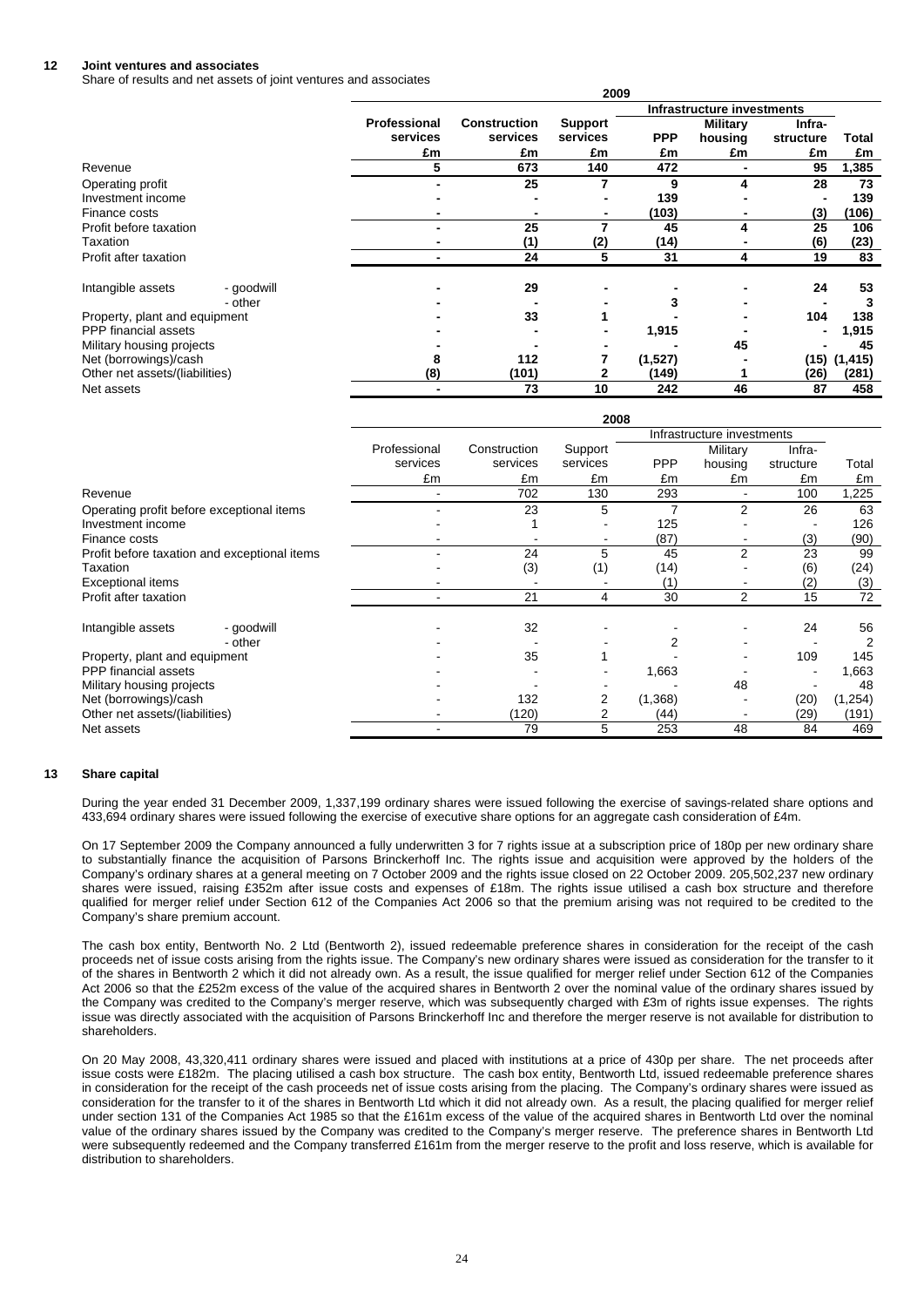## **14 Retirement benefit obligations**

The latest actuarial funding valuations of the Group's principal defined benefit schemes have been updated by the actuaries to 31 December 2009 on the basis prescribed by IAS 19. In particular, scheme liabilities have been discounted using the rate of return on high quality corporate bonds rather than the expected rate of return on the assets in the scheme used in the funding valuations. On 31 May 2009 the Mansell plc Pension Scheme and the Hall & Tawse Retirement Benefit Plan ("Mansell schemes") were merged with the Balfour Beatty Pension Fund. Details of these valuations and the disclosures prescribed by IAS 19 are set out in the Annual report and accounts 2009 along with the funding valuation reviews.

During 2008 and 2009 the Group implemented measures to limit the increase in pensionable pay of certain groups of in-service defined benefit members, giving rise to a reduction in past service liabilities of £100m (2008: £60m), which has been classified as an exceptional item.

The principal assumptions used by the actuaries, the scheme details and IAS 19 disclosures for the Group's principal defined benefit schemes are summarised below:

|                                                                                  |                                |                | 2009          |                     |                | 2008     |                |
|----------------------------------------------------------------------------------|--------------------------------|----------------|---------------|---------------------|----------------|----------|----------------|
|                                                                                  |                                | <b>Balfour</b> |               |                     | <b>Balfour</b> |          |                |
|                                                                                  |                                | <b>Beatty</b>  | Railways      | <b>Parsons</b>      | Beatty         | Railways |                |
|                                                                                  |                                | Pension        | Pension       | <b>Brinckerhoff</b> | Pension        | Pension  | Mansell        |
|                                                                                  |                                | Fund           | <b>Scheme</b> | scheme              | Fund           |          | Scheme schemes |
|                                                                                  |                                | %              | %             | %                   | %              | %        | %              |
| Discount rate on obligations                                                     |                                | 5.65           | 5.65          | 5.65                | 6.45           | 6.45     | 6.45           |
| Expected return on plan assets                                                   |                                | 5.93           | 7.30          | 6.75                | 6.27           | 7.45     | 6.40           |
| Inflation rate                                                                   |                                | 3.50           | 3.50          | 3.50                | 2.80           | 2.80     | 2.80           |
| Future increases in                                                              | certain members of the Balfour |                |               |                     |                |          |                |
| pensionable salary:                                                              | <b>Beatty Pension Fund</b>     |                |               | $\blacksquare$      | 2.80           |          |                |
|                                                                                  | other members                  | 5.00           | 5.00          |                     | 4.30           | 4.30     | 4.30           |
| Rate of increase in pensions in payment (or such other rate as is<br>quaranteed) |                                | 3.50           | 3.50          | 3.50                | 2.80           | 2.80     | 2.80           |
|                                                                                  |                                | <b>Number</b>  | <b>Number</b> | <b>Number</b>       | Number         | Number   | Number         |
| Total number of members                                                          |                                | 38,218         | 3,276         | 2,223               | 35,764         | 3,275    | 3,264          |

The mortality tables adopted for the 2009 and 2008 IAS 19 valuations are the 1992 series calendar year 2007 tables, with future improvements applicable to each member's year of birth under the medium cohort effect from 2007.

|                                                                      | 2009<br>Average life expectancy<br>at 65 years of age | 2008<br>Average life expectancy<br>at 65 years of age |
|----------------------------------------------------------------------|-------------------------------------------------------|-------------------------------------------------------|
| Members in receipt of pension                                        |                                                       |                                                       |
| - Male                                                               | 20.4 years                                            | 20.3 years                                            |
| - Female                                                             | 23.4 years                                            | 23.4 years                                            |
| Members not yet in receipt of pension (current age 50)               |                                                       |                                                       |
| - Male                                                               | 21.4 years                                            | 21.3 years                                            |
| - Female                                                             | 24.3 years                                            | 24.3 years                                            |
| - -<br>$\cdot$<br>$\cdots$<br>$\sim$ $\sim$<br>$\sim$ $\sim$<br>$-1$ | <br>.                                                 |                                                       |

The composition of the members of the Parsons Brinckerhoff scheme is different to the other schemes and allowance has been made for approximately three further years of life expectancy for members of this scheme compared to members of the other schemes.

|                                                           | 2009                                                                   |                                        |                                                               |                        |                  | 2008                                              |                                     |                          |                        |                   |
|-----------------------------------------------------------|------------------------------------------------------------------------|----------------------------------------|---------------------------------------------------------------|------------------------|------------------|---------------------------------------------------|-------------------------------------|--------------------------|------------------------|-------------------|
| <b>IAS 19 Deficit</b>                                     | <b>Balfour</b><br><b>Beatty</b><br><b>Pension</b><br><b>Fund</b><br>£m | <b>Railwavs</b><br><b>Scheme</b><br>£m | <b>Parsons</b><br><b>Pension Brinckerhoff</b><br>scheme<br>£m | Other<br>schemes<br>£m | Total<br>£m      | <b>Balfour</b><br>Beatty<br>Pension<br>Fund<br>£m | Railwavs<br>Pension<br>Scheme<br>£m | Mansell<br>schemes<br>£m | Other<br>schemes<br>£m | Total<br>£m       |
| Present value of obligations<br>Fair value of plan assets | (2, 325)<br>1.911                                                      | (177)<br>134                           | (166)<br>113                                                  | (89)<br>13             | (2,757)<br>2,171 | (1,733)<br>1.540                                  | (138)<br>120                        | (188)<br>170             | (43)<br>11             | (2, 102)<br>1,841 |
| Liability in the statement of<br>financial position       | (414)                                                                  | (43)                                   | (53)                                                          | (76)                   | (586)            | (193)                                             | (18)                                | (18)                     | (32)                   | (261)             |

The defined benefit obligation comprises £76m (2008: £29m) arising from wholly unfunded plans and £2,681m (2008: £2,073m) arising from plans that are wholly or partly funded.

The movement in the retirement benefit obligations of the Group's defined benefit schemes for the year ended 31 December 2009 was as follows:

|                                  |                   | £m    |
|----------------------------------|-------------------|-------|
| At 1 January 2009                |                   | (261) |
| Currency translation adjustments |                   |       |
| Other transfers                  |                   | (20)  |
| Service cost                     |                   | (32)  |
| Interest cost                    |                   | (131) |
| Expected return on plan assets   |                   | 116   |
| Exceptional past service gain    |                   | 100   |
| Contributions from employer      | - deficit funding | 35    |
|                                  | - regular funding | 34    |
| Benefits paid                    |                   |       |
| Businesses acquired              |                   | (83)  |
| Actuarial gains and losses       | - liabilities     | (487) |
|                                  | - assets          | 137   |
| At 31 December 2009              |                   | (586) |

The Balfour Beatty Pension Fund includes a defined contribution section with 7,449 members as at 31 December 2009 (2008: 6,870 members). Including £22m (2008: £16m) contributions paid and charged in the statement of financial performance in respect of this section and £17m (2008: £12m) pension costs in respect of other defined contribution schemes, the total net pension cost recognised in the statement of financial performance in the year was £71m (2008: £73m), with contributions paid of £108m (2008: £98m).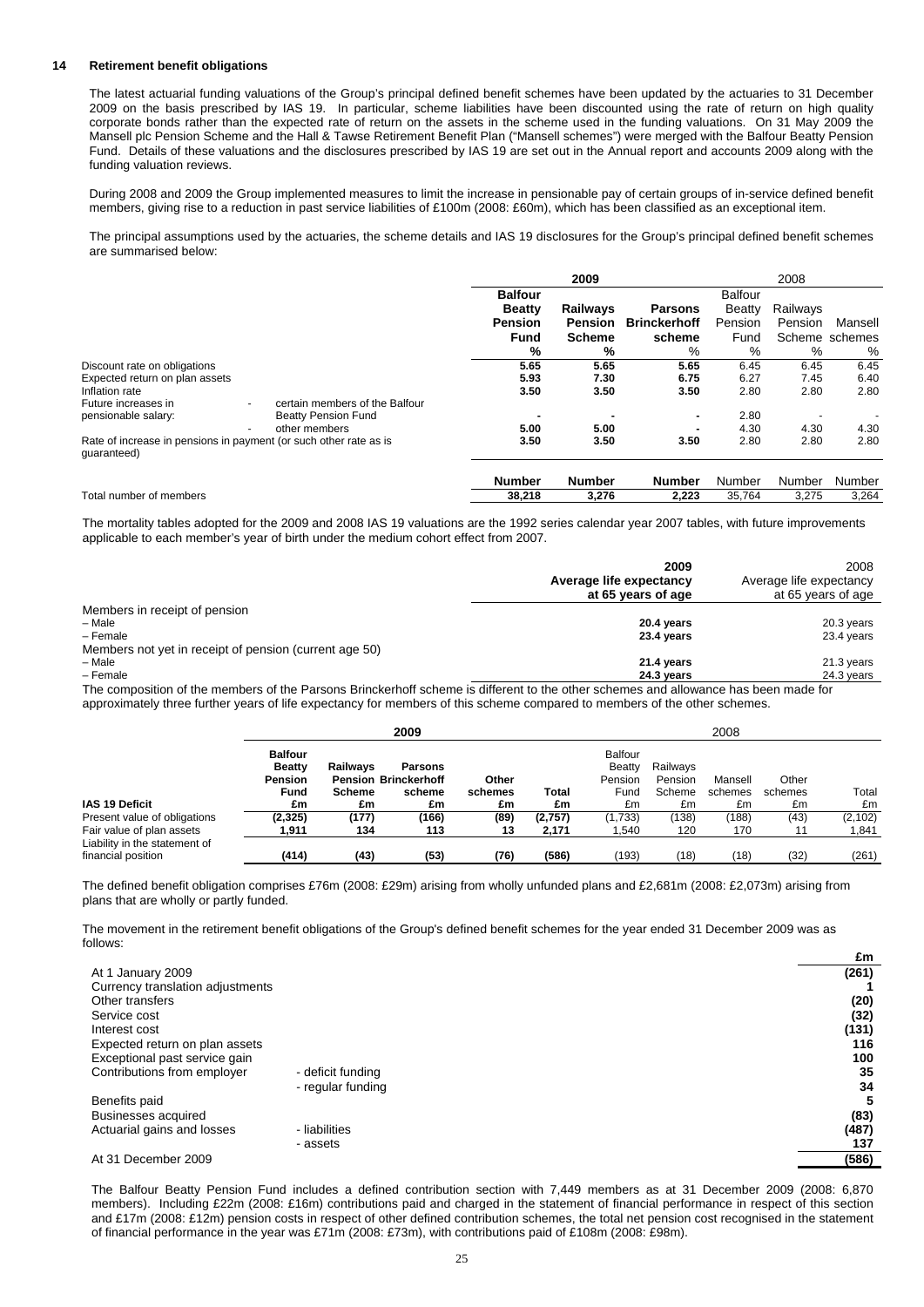| . .                                |              | Increase/<br>(decrease) in | Increase/<br>(decrease) in |
|------------------------------------|--------------|----------------------------|----------------------------|
|                                    | Percentage   | obligations                | obligations                |
|                                    | points/vears | %                          | £m                         |
| Increase in discount rate          | 0.5%         | (7.7)                      | (204)                      |
| Increase in inflation rate         | 0.5%         | 5.7                        | 151                        |
| Increase in salary above inflation | 0.5%         | 0.5                        | 13                         |
| Increase in life expectancy        | one vear     | 3.6                        | 96                         |

## **15 Movements in equity**

## **For the year ended 31 December 2009**

|                                            |           |         | <b>Equity</b><br>component |         | Share of<br>joint<br>ventures' |         | Other reserves |          |             |       |
|--------------------------------------------|-----------|---------|----------------------------|---------|--------------------------------|---------|----------------|----------|-------------|-------|
|                                            | Called-up | Share   | οf                         |         | and                            |         |                |          | Non-        |       |
|                                            | share     | premium | preference                 |         | Special associates'            | Merger  |                | Retained | controlling |       |
|                                            | capital   | account | shares                     | reserve | reserves                       | reserve | Other          | profits  | interests   | Total |
|                                            | £m        | £m      | £m                         | £m      | £m                             | £m      | £m             | £m       | £m          | £m    |
| At 1 January 2009                          | 239       | 54      | 16                         | 139     | 230                            |         | 79             | 104      | 4           | 865   |
| Net profit for the year                    |           |         |                            |         | 83                             |         |                | 130      | ۰           | 213   |
| Actuarial losses on retirement benefit     |           |         |                            |         |                                |         |                |          |             |       |
| obligations                                |           |         |                            |         |                                |         |                | (350)    |             | (350) |
| Fair value revaluations                    |           |         |                            |         |                                |         |                |          |             |       |
| - PPP financial assets                     |           |         |                            |         | (79)                           |         | (1)            |          |             | (80)  |
| - PPP cash flow hedges                     |           |         |                            |         | (11)                           |         | 16             |          |             |       |
| - Other cash flow hedges                   |           |         |                            |         |                                |         | (2)            |          |             | (2)   |
| Changes in fair value of net investment    |           |         |                            |         |                                |         |                |          |             |       |
| hedges                                     |           |         |                            |         |                                |         | 18             |          |             | 18    |
| Currency translation differences           |           |         |                            |         | (10)                           |         | (67)           |          |             | (77)  |
| Tax on items taken directly to equity      |           |         |                            |         | 26                             |         | (5)            | 99       |             | 120   |
| Total comprehensive income/(expense)       |           |         |                            |         |                                |         |                |          |             |       |
| for the year                               |           |         |                            |         | 9                              |         | (41)           | (121)    |             | (153) |
| Ordinary dividends                         |           |         |                            |         |                                |         |                | (63)     |             | (63)  |
| Joint ventures' and associates' dividends  |           |         |                            |         | (75)                           |         |                | 75       |             |       |
| Issue of ordinary shares                   | 104       | 3       |                            |         |                                | 252     |                |          |             | 359   |
| Rights issue expenses                      |           |         |                            |         |                                |         |                | (3)      |             | (3)   |
| Movements relating to share-based payments |           |         |                            |         |                                |         |                |          |             |       |
| <b>Transfers</b>                           |           |         |                            | (107)   |                                | (3)     |                | 110      |             |       |
| At 31 December 2009                        | 343       | 57      | 16                         | 32      | 164                            | 249     | 39             | 102      | 4           | 1,006 |

**For the year ended 31 December 2008**

|                                            |           |         |            |         | Share of    |         | Other reserves |              |             |       |
|--------------------------------------------|-----------|---------|------------|---------|-------------|---------|----------------|--------------|-------------|-------|
|                                            |           |         | Equity     |         | joint       |         |                |              |             |       |
|                                            |           |         | component  |         | ventures'   |         |                | (Accumulated |             |       |
|                                            | Called-up | Share   | of         |         | and         |         |                | losses)/     | Non-        |       |
|                                            | share     | premium | preference | Special | associates' | Merger  | Other          | retained     | controlling |       |
|                                            | capital   | account | shares     | reserve | reserves    | reserve | reserves       | profits      | interests   | Total |
|                                            | £m        | £m      | £m         | £m      | £m          | £m      | £m             | £m           | £m          | £m    |
| At 1 January 2008                          | 216       | 52      | 16         | 164     | 178         |         | 9              | (152)        |             | 483   |
| Net profit for the year                    |           |         |            |         | 72          |         |                | 124          |             | 196   |
| Actuarial losses on retirement benefit     |           |         |            |         |             |         |                |              |             |       |
| obligations                                |           |         |            |         | (14)        |         |                | (62)         |             | (76)  |
| Fair value revaluations                    |           |         |            |         |             |         |                |              |             |       |
| - PPP financial assets                     |           |         |            |         | 100         |         | 2              |              |             | 102   |
| - PPP cash flow hedges                     |           |         |            |         | (73)        |         | (34)           |              |             | (107) |
| - Other cash flow hedges                   |           |         |            |         | (3)         |         | 2              |              |             | (1)   |
| Changes in fair value of net investment    |           |         |            |         |             |         |                |              |             |       |
| hedges                                     |           |         |            |         |             |         | (105)          |              |             | (105) |
| Currency translation differences           |           |         |            |         | 27          |         | 189            |              |             | 217   |
| Tax on items taken directly to equity      |           |         |            |         | (4)         |         | 12             | 17           |             | 25    |
| Total comprehensive income for the year    |           |         |            |         | 105         |         | 66             | 79           | 1           | 251   |
| Ordinary dividends                         |           |         |            |         |             |         |                | (54)         |             | (54)  |
| Joint ventures' and associates' dividends  |           |         |            |         | (53)        |         |                | 53           |             |       |
| Issue of ordinary shares                   | 23        | 2       |            |         |             | 161     |                |              |             | 186   |
| Movements relating to share-based payments |           |         |            |         |             |         | 4              | (8)          |             | (4)   |
| Non-controlling interests                  |           |         |            |         |             |         |                |              | 3           | 3     |
| <b>Transfers</b>                           |           |         |            | (25)    |             | (161)   |                | 186          |             |       |
| At 31 December 2008                        | 239       | 54      | 16         | 139     | 230         |         | 79             | 104          | 4           | 865   |
|                                            |           |         |            |         |             |         |                |              |             |       |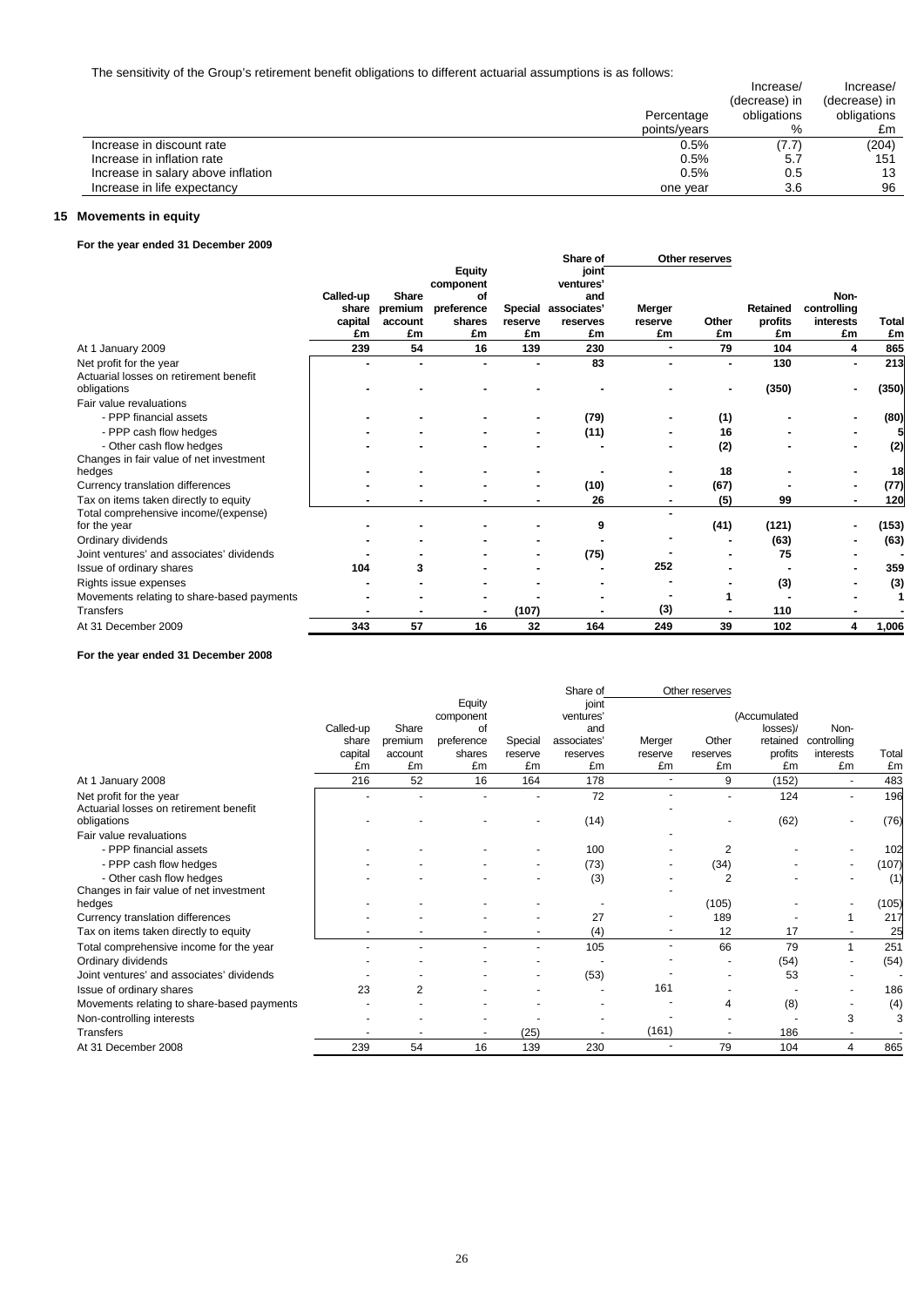## **16 Notes to the statement of cash flows**

|      |                                                           |                                                | 2009             | 2008                    |
|------|-----------------------------------------------------------|------------------------------------------------|------------------|-------------------------|
|      |                                                           |                                                | £m               | £m                      |
| 16.1 | Cash generated from operations comprises:                 |                                                |                  |                         |
|      | Profit from operations                                    |                                                | 297              | 251                     |
|      | Exceptional reduction in pension past service liabilities |                                                | (100)            | (60)                    |
|      | Share of results of joint ventures and associates         |                                                | (83)             | (72)                    |
|      | Depreciation of property, plant and equipment             |                                                | 69               | 65                      |
|      | Amortisation of other intangible assets                   |                                                | 48               | 27                      |
|      | Pension deficit payments                                  |                                                | (35)             | (38)                    |
|      | Movements relating to share-based payments                |                                                |                  | 9<br>7                  |
|      | Profit on disposal of property, plant and equipment       |                                                | (4)              | (4)                     |
|      | Impairment of inventory                                   |                                                |                  | 2                       |
|      | Impairment of property, plant and equipment               |                                                |                  | 2                       |
|      | Other non cash items                                      |                                                |                  | 5                       |
|      | Operating cash flows before movements in working capital  |                                                | 204              | 183                     |
|      | Decrease in working capital                               |                                                | 90               | 114                     |
|      | Cash generated from operations                            |                                                | 294              | 297                     |
| 16.2 | Cash and cash equivalents comprise:                       |                                                |                  |                         |
|      | Cash and deposits                                         |                                                | 464              | 379                     |
|      | Term deposits                                             |                                                | 144              | 82                      |
|      | PPP cash balances                                         |                                                | 10               | $\overline{2}$          |
|      | <b>Bank overdrafts</b>                                    |                                                | (10)             | (10)                    |
|      |                                                           |                                                | 608              | 453                     |
| 16.3 | Analysis of net cash:                                     |                                                |                  |                         |
|      | <b>Bank overdrafts</b>                                    |                                                | (10)             | (10)                    |
|      | Other short-term loans                                    |                                                | (13)             | (2)                     |
|      | Finance leases                                            |                                                | (13)             | (9)                     |
|      | Cash and deposits                                         |                                                | 464              | 379                     |
|      | Term deposits                                             |                                                | 144              | 82                      |
|      |                                                           |                                                | $\overline{572}$ | 440                     |
|      | PPP non-recourse project finance                          | - Sterling floating rate term loan (2008-2027) | (24)             | (27)                    |
|      |                                                           | - Sterling floating rate term loan (2011-2030) | (19)             | (13)                    |
|      |                                                           | - Sterling floating rate term loan (2012-2031) | (13)             | (6)                     |
|      |                                                           | - Sterling floating rate term loan (2010-2034) | (174)            | (99)                    |
|      |                                                           | - Sterling floating rate term loan (2012-2037) | (28)             |                         |
|      | PPP cash and cash equivalents                             |                                                | 10               | $\overline{\mathbf{c}}$ |
|      | Net cash                                                  |                                                | 324              | 297                     |

A significant part of the PPP non-recourse project finance floating rate term loans has been swapped into fixed rate debt by the use of interest rate swaps.

#### **16.4 Analysis of movement in net cash:**

| Opening net cash                                 | 297   | 313  |
|--------------------------------------------------|-------|------|
| Net increase in cash and cash equivalents        | 185   |      |
| Acquisitions – borrowings at date of acquisition | (14)  | (29) |
| Proceeds from new loans                          | (121) | (81) |
| Repayment of loans                               |       | 18   |
| Repayment of finance leases                      |       |      |
| Currency translation differences                 | (30)  | 72   |
| Closing net cash                                 | 324   | 297  |

#### **16.5 Borrowings**

During the year to 31 December 2009 the significant movements in borrowings were an increase of £116m (2008: £81m increase) in non-recourse borrowings funding the development of financial assets in PPP subsidiaries, the inclusion of £14m (2008: £29m) of borrowings in acquired companies and repayment of £4m (2008: £18m) of loans.

#### **17 Contingent liabilities**

The Company and certain subsidiary undertakings have, in the normal course of business, given guarantees and entered into counter-indemnities in respect of bonds relating to the Group's own contracts and given guarantees in respect of the Group's share of certain contractual obligations of joint ventures and associates and certain retirement benefit obligations of the Balfour Beatty Pension Fund and the Parsons Brinckerhoff pension scheme. Where the Company enters into such agreements, it considers them to be insurance arrangements, and accounts for them as such. Guarantees are treated as contingent liabilities until such time as it becomes probable that the Company will be required to make payment under the guarantee.

An associate is a member of a multi-employer defined benefit pension plan where there is insufficient information on which to base a reliable estimate of any potential defined benefit obligation and accordingly the associate is accounting for the plan as a defined contribution plan. Under certain circumstances it is possible that additional contributions may be made to fund the deficit attributable to the associate, however no reliable estimate can be made of whether and to what extent a liability may crystallise.

Provision has been made for the Directors' best estimate of known legal claims, investigations and legal actions in progress. The Group takes legal advice as to the likelihood of success of claims and actions and no provision is made where the Directors consider, based on that advice, that the action is unlikely to succeed or a sufficiently reliable estimate of the potential obligation cannot be made.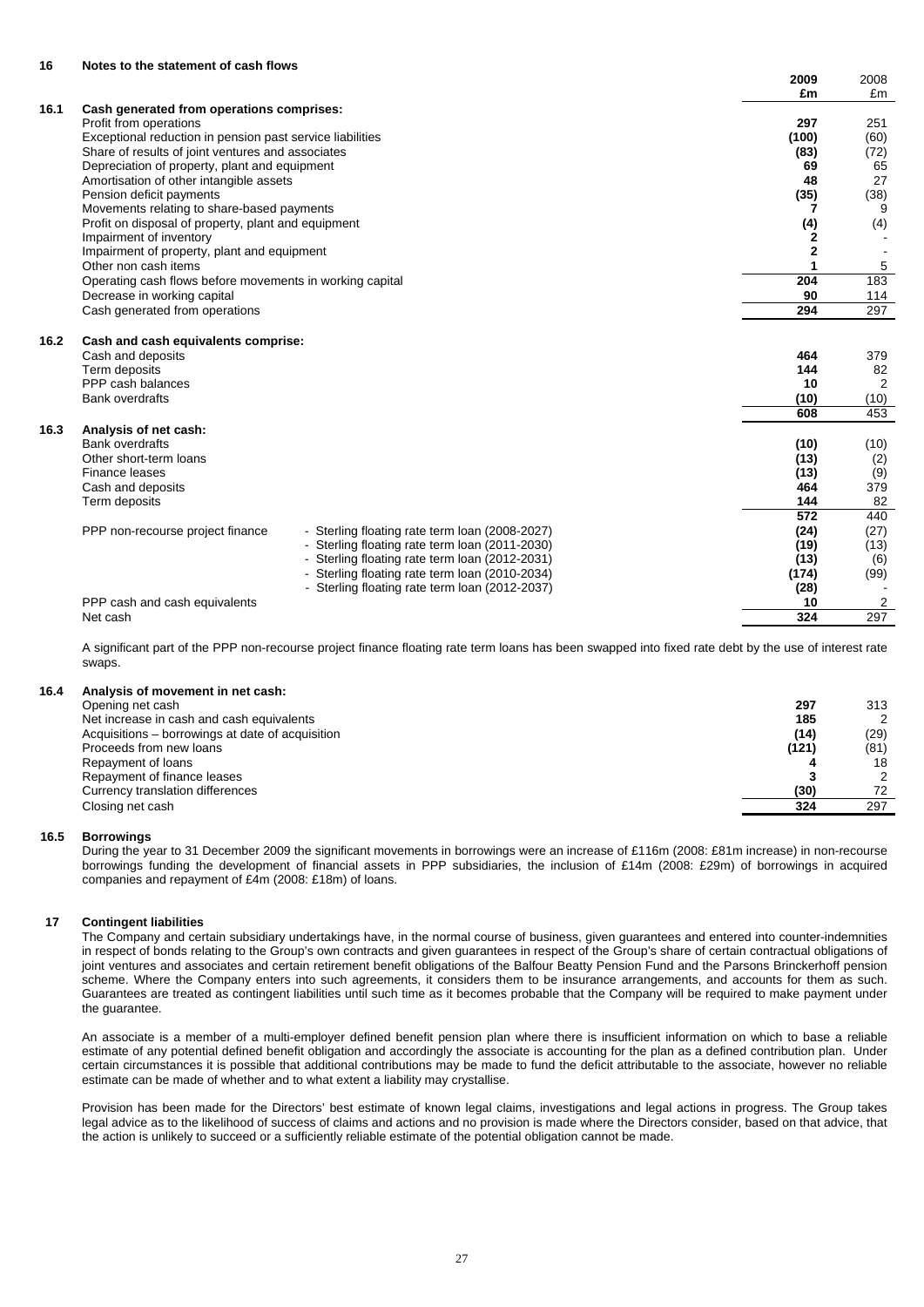## **18 Principal risks and uncertainties**

The principal risks and uncertainties to which the Group is exposed are detailed in the Annual report and accounts 2009. These include: the impact of the external economic environment including government policy, commercial counterparty solvency and legal and regulatory requirements; strategic risks over acquisitions and investments; organisational and management risks including human resources, business conduct, information technology and information security; financial and treasury risks including the pension deficit and costs; and delivery and operational risks including bidding, joint ventures, project delivery, supply chain risk and health, safety and environmental risks.

The Group has a continued focus on the infrastructure sector in various markets. The risk of changes in the expenditure of government and/or regulated bodies in any one country is mitigated by the geographical spread of countries in which the Group operates. A significant proportion of the Group's revenue flows from contracts founded upon government policy and/or public funding. The current economic environment may cause some customers to delay or postpone their capital investment and asset maintenance plans which would impact the Group's order book. The difficult economic environment has increased competition in tenders for work in some private markets and resulted in delays in the completion of project financing.

## **19 Related party transactions**

The Group has contracted with, provided services to, and received management fees from, certain joint ventures and associates amounting to £939m (2008: £693m). These transactions occurred in the normal course of business at market rates and terms. In addition, the Group procured equipment and labour on behalf of certain joint ventures and associates which were recharged at cost with no mark-up. The amount due from joint ventures and associates from trading activities was £20m (2008: £20m). The amount due to joint ventures and associates from trading activities was £41m (2008: £31m).

#### **20 Post balance sheet events**

On 29 January 2010 the Group acquired Multibuild Hotels and Leisure Limited and Multibuild Interiors Limited for a cash consideration of £1.9m. Multibuild Hotels and Leisure Limited and Multibuild Interiors Limited, based in Stockport UK, specialise in the construction and fit-out of hotel and leisure facilities. As the companies have been acquired recently, at the date of authorisation of these accounts it is impracticable to determine the fair value of the net assets and goodwill acquired.

#### **21 5 year historical earnings per share information restated for the bonus element of the 2009 rights issue**

|                                       | 2009  | 2008  | 2007  | 2006  | 2005  |
|---------------------------------------|-------|-------|-------|-------|-------|
|                                       | Pence | Pence | Pence | Pence | Pence |
| Adjusted earnings per ordinary share  | 34.7  | 34.7  | 30.5  | 23.8  | 21.0  |
| Basic earnings per ordinary share     | 37.4  | 37.4  | 30.6  | 18.4  | 21.7  |
| Diluted earnings per ordinary share   | 37.3  | 37.2  | 30.3  | 18.3  | 21.5  |
| Proposed dividends per ordinary share | 12.0  |       | 10.0  | 7.9   |       |

The per share information for prior periods has been restated for the bonus element of the 2009 rights issue as described in Note 7.